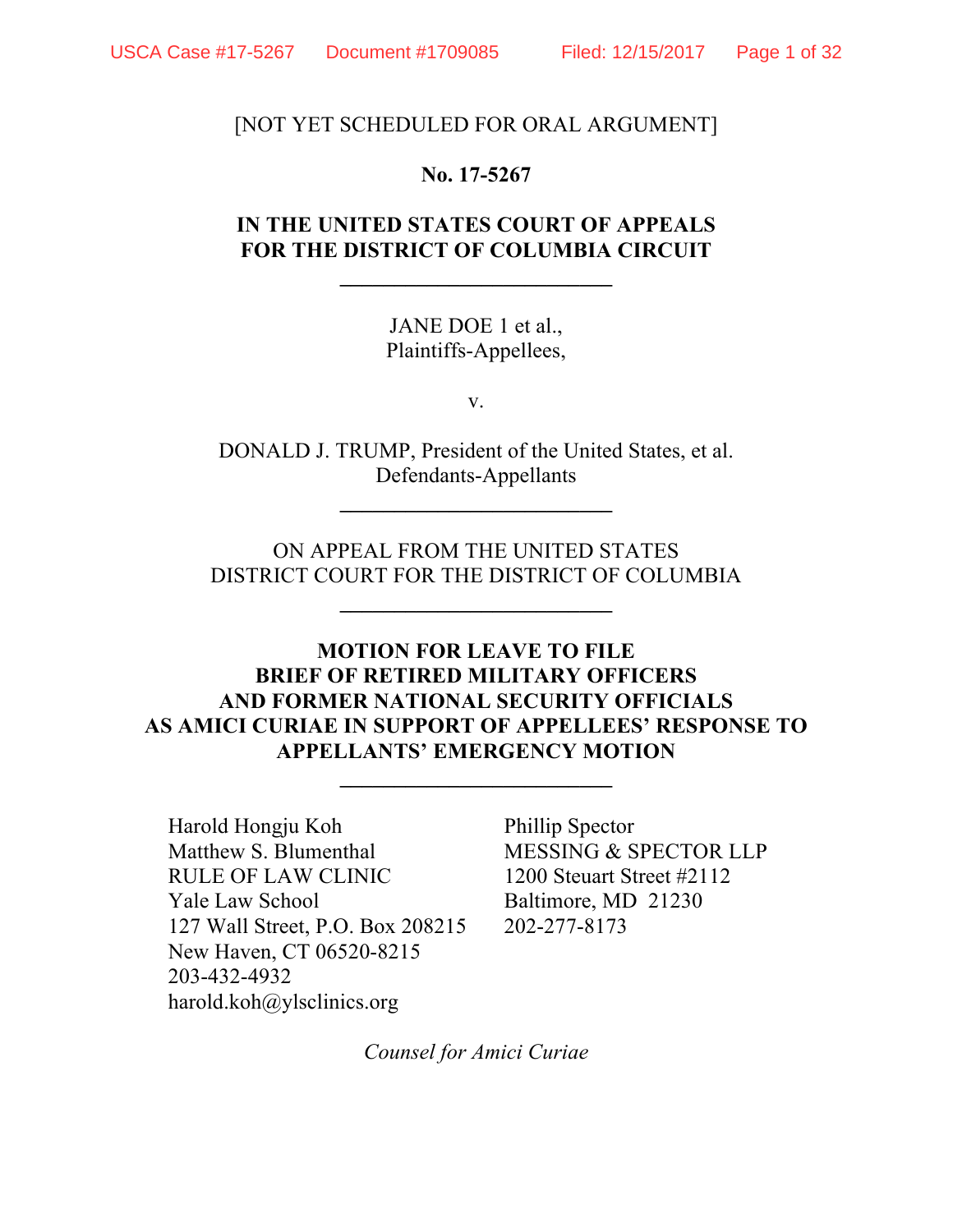Pursuant to Federal Rule of Appellate Procedure 29(a)(3), the proposed amici, the group of former national security officials identified below, hereby submit this Motion for Leave to file the accompanying *amicus curiae* brief in support of appellants' emergency motion for administrative stay and partial stay pending appeal.

Amici are retired military officers and former national security officials, who have collectively devoted countless decades to strengthening U.S. security interests. They have been responsible for the readiness of the service members under their command in times of hostilities and peace, and supervised and participated in policy processes involving military readiness and personnel at the senior-most levels of the U.S. government, across the administrations of both major political parties:

- 1. Brigadier General (Ret.) Clara L. Adams-Ender, USA
- 2. Brigadier General Ricardo Aponte, USAF (Ret.)
- 3. Vice Admiral Donald Arthur, USN (Ret.)
- 4. Major General (Ret.) Donna Barbisch, USA
- 5. Michael R. Carpenter served as Deputy Assistant Secretary of Defense for Russia, Ukraine, Eurasia from 2015 to 2017.
- 6. Brigadier General Stephen A. Cheney, USMC (Ret.)
- 7. Brigadier General (Ret.) Julia Cleckley, USA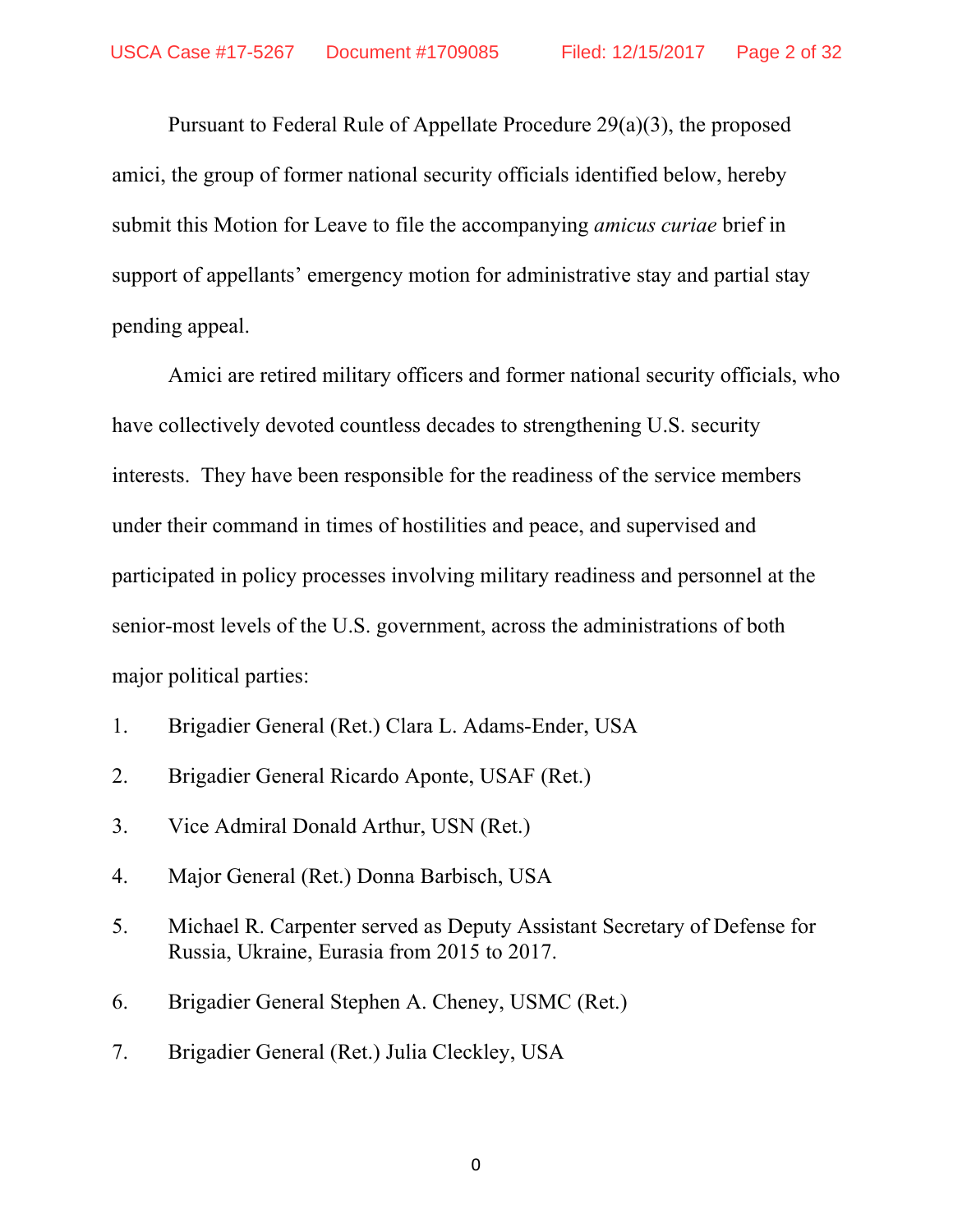- 8. Derek Chollet served as Assistant Secretary of Defense for International Security Affairs from 2012 to 2015.
- 9. Rear Admiral Christopher Cole, USN (Ret.)
- 10. Major General J. Gary Cooper, USMC (Ret.)
- 11. Rudy DeLeon served as Deputy Secretary of Defense from 2000 to 2001. Previously, he served as Under Secretary of Defense for Personnel and Readiness from 1997 to 2000.
- 12. Rear Admiral Jay A. DeLoach, USN (Ret.)
- 13. Brigadier General John W. Douglass, USAF (Ret.) served as Assistant Secretary of the Navy for Research, Development and Acquisition from 1995 to 1998.
- 14. Major General (Ret.) Paul D. Eaton, USA
- 15. Major General (Ret.) Mari K. Eder, USA
- 16. Andrew Exum served as Deputy Assistant Secretary of Defense for Middle East Policy from 2015 to 2017.
- 17. Brigadier General (Ret.) Evelyn "Pat" Foote, USA
- 18. Lieutenant General Walter E. Gaskin, USMC (Ret.)
- 19. Vice Admiral Kevin P. Green, USN (Ret.)
- 20. General Michael Hayden, USAF (Ret.), served as Director of the Central Intelligence Agency from 2006 to 2009, and Director of the National Security Agency from 1995 to 2005.
- 21. Chuck Hagel served as Secretary of Defense from 2013 to 2015. From 1997 to 2009, he served as U.S. Senator for Nebraska.
- 22. Kathleen Hicks served as Principal Deputy Under Secretary of Policy from 2012 to 2013.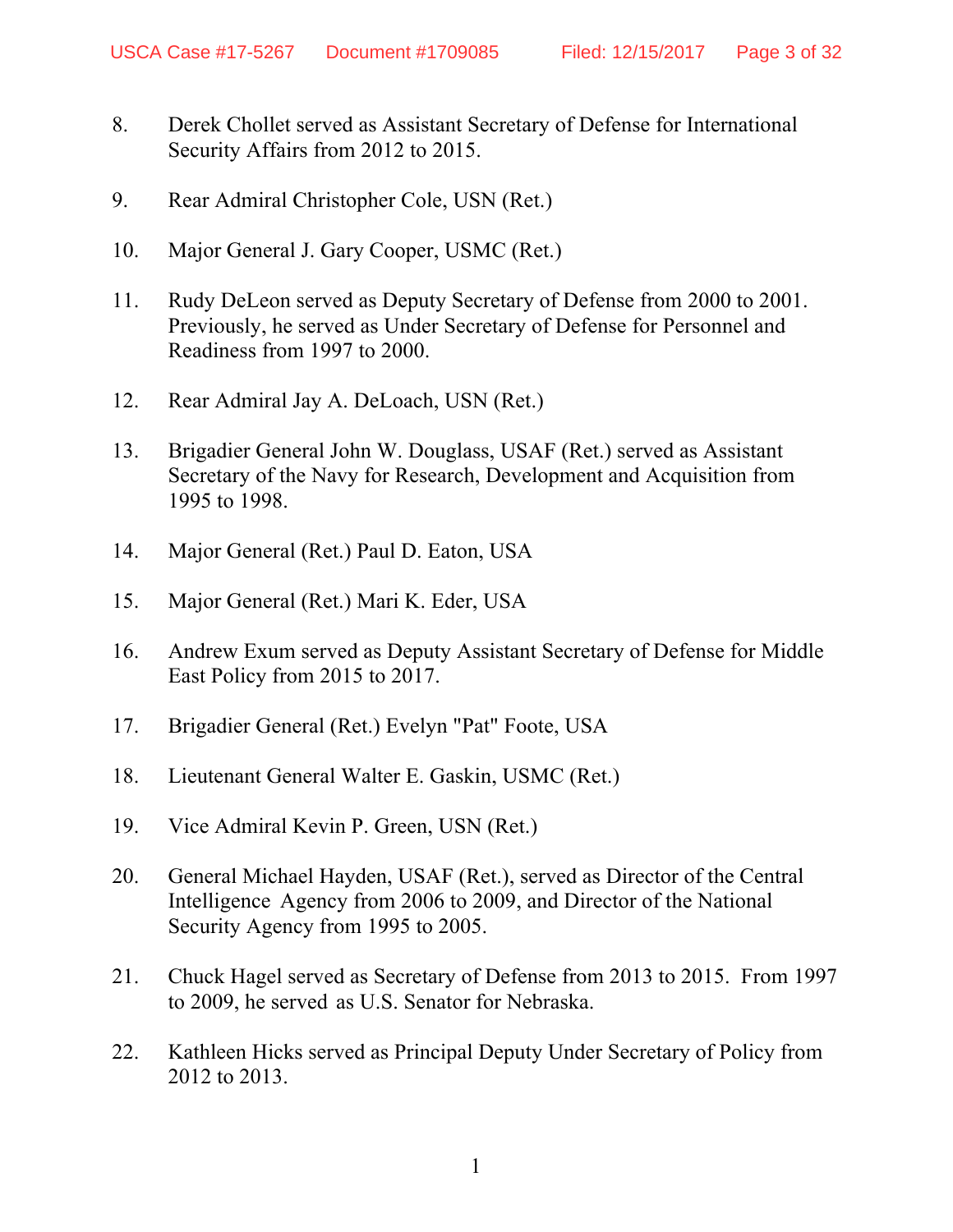- 23. Brigadier General (Ret.) David R. Irvine, USA
- 24. Lieutenant General Arlen D. Jameson (USAF) (Ret.), served as the Deputy Commander of U.S. Strategic Command.
- 25. Brigadier General (Ret.) John H. Johns, USA
- 26. Colin H. Kahl served as Deputy Assistant to the President and National Security Advisor to the Vice President. Previously, he served as Deputy Assistant Secretary of Defense for the Middle East from 2009 to 2011.
- 27. Rear Admiral Gene Kendall, USN (Ret.)
- 28. Lieutenant General (Ret.) Claudia Kennedy, USA
- 29. Major General (Ret.) Dennis Laich, USA
- 30. Major General (Ret.) Randy Manner, USA
- 31. Brigadier General (Ret.) Carlos E. Martinez, USAF (Ret.)
- 32. General (Ret.) Stanley A. McChrystal, USA, served as Commander of Joint Special Operations Command from 2003 to 2008, and Commander of the International Security Assistance Force and Commander, U.S. Forces Afghanistan from 2009 to 2010.
- 33. Kelly E. Magsamen served as Principal Deputy Assistant Secretary of Defense for Asian and Pacific Security Affairs from 2014 to 2017.
- 34. Leon E. Panetta served as Secretary of Defense from 2011 to 2013. From 2009 to 2011, he served as Director of the Central Intelligence Agency.
- 35. Major General (Ret.) Gale S. Pollock, CRNA, FACHE, FAAN.
- 36. Rear Admiral Harold Robinson, USN (Ret.)
- 37. Brigadier General (Ret.) John M. Schuster, USA
- 38. David Shear served as the Assistant Secretary of Defense for Asian and Pacific Security Affairs from July 2014 to June 2016.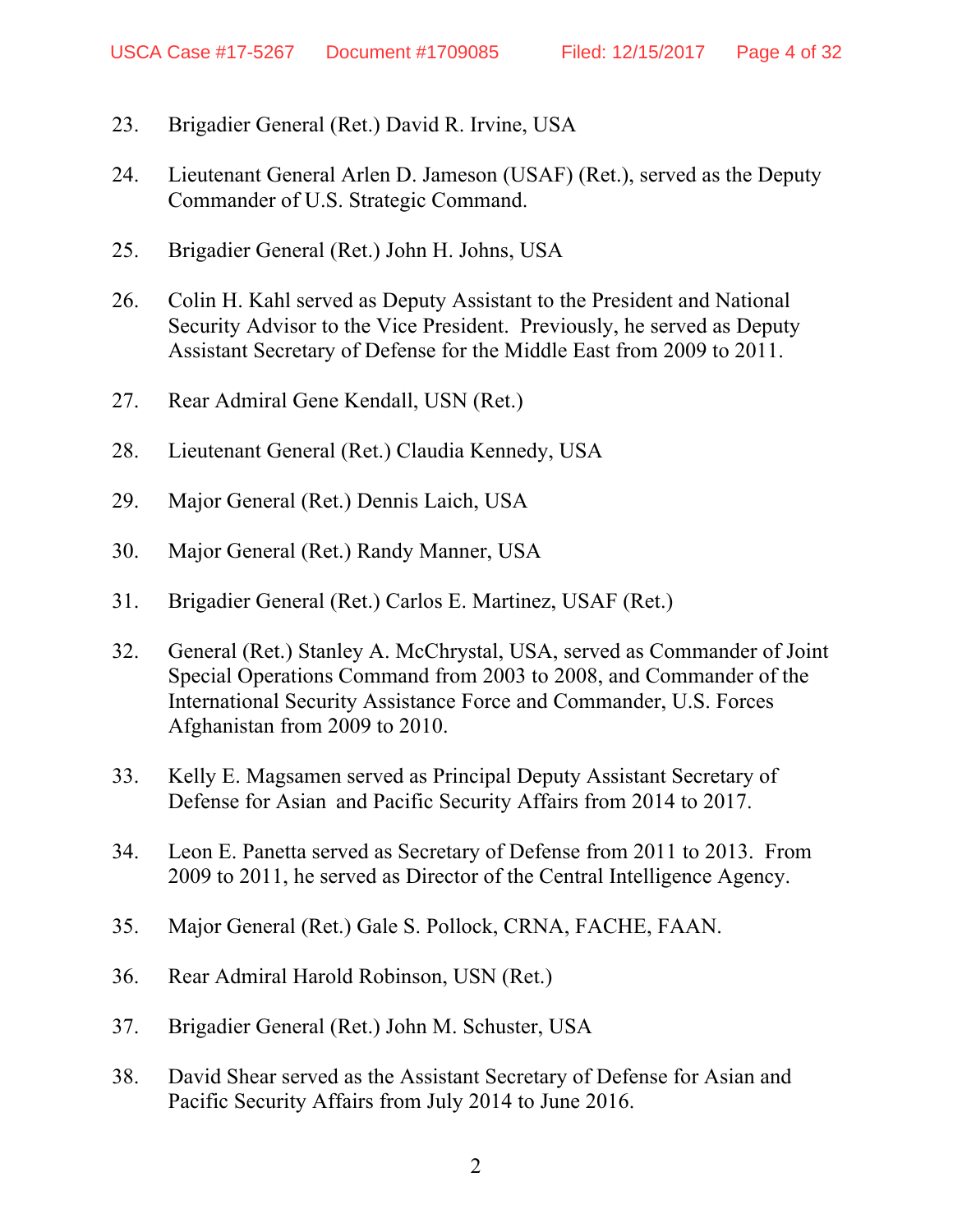- 39. Rear Admiral Michael E. Smith, USN (Ret.)
- 40. Brigadier General (Ret.) Paul Gregory Smith, USA
- 41. Julianne Smith served as Deputy National Security Advisor to the Vice President of the United States from 2012 to 2013. Previously, she served as the Principal Director for European and NATO Policy in the Office of the Secretary of Defense in the Pentagon.
- 42. Admiral James Stavridis, USN (Ret.), served as the 16th Supreme Allied Commander at NATO.
- 43. Brigadier General (Ret.) Marianne Watson, USA
- 44. William Wechsler served as Deputy Assistant Secretary for Special Operations and Combating Terrorism at the U.S. Department of Defense from 2012 to 2015.
- 45. Christine E. Wormuth served as Under Secretary of Defense for Policy from 2014 to 2016.
- 46. Rear Admiral Dick Young, USN (Ret.)

Amici greatly appreciate and value military expertise and the need for the judiciary to defer to it when the circumstances demand. They file this submission to offer their perspective that this is not a case where such deference is warranted, in light of the absence of any considered military policymaking process, and the sharp departure from decades of precedent governing how the U.S. military approaches major personnel policy changes. Furthermore, amici contend that the categorical exclusion of transgender individuals on the basis of group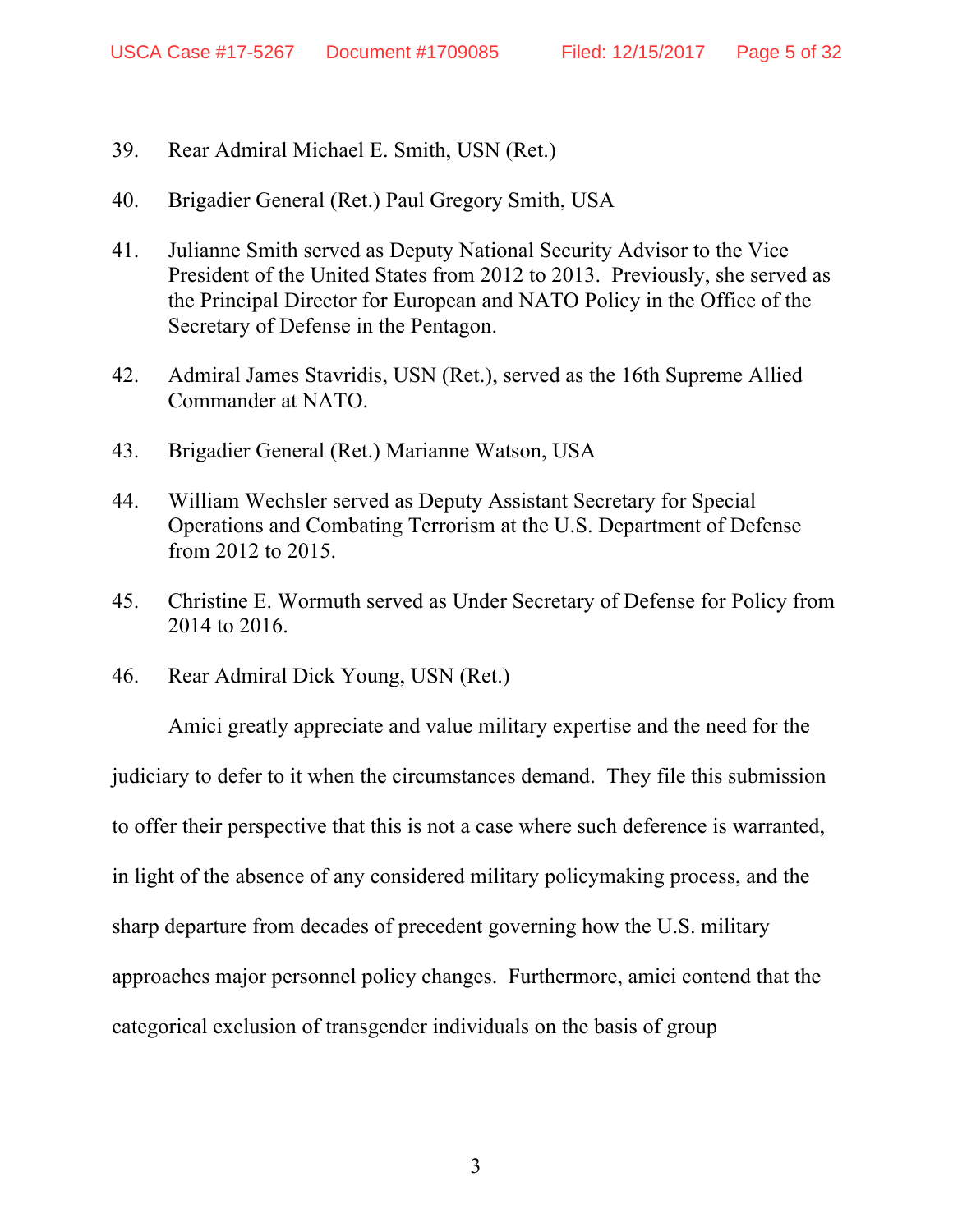characteristics rather than individual fitness to serve is inimical to the national security interests of the United States.

Amici's perspective is unique, and forged from their decades-long careers of service to their country. Amici previously submitted a motion for leave to file an amicus brief before the United States District Court for the District of Maryland in *Stone v. Trump*, No. 1:17-cv-02459 (D. Md. Oct. 27, 2017), which challenged the same Memorandum at issue in this case. The Court accepted the motion, and quoted from amici's brief in its opinion granting a preliminary injunction to the plaintiffs in the case. *Stone v. Trump*, No. MJG-17-2459, 2017 WL 5589122 (D.Md. Nov. 21, 2017)

Counsel for amici have sought and received consent from counsel for plaintiff-appellees on Thursday, December 14, and received notice from counsel for defendant-appellants that the U.S. Government did not object to amici's participation on Friday, December 15. Due to the expedited nature of these proceedings, and the fact that amici are seeking to provide their views on a motion for an emergency stay rather than on the merits, amici file this motion seeking the Court's leave to offer the attached amicus brief.

#### **CONCLUSION**

For the reasons stated above, the proposed amici respectfully request that this Court grant them leave to file the attached *amicus curiae* brief.

4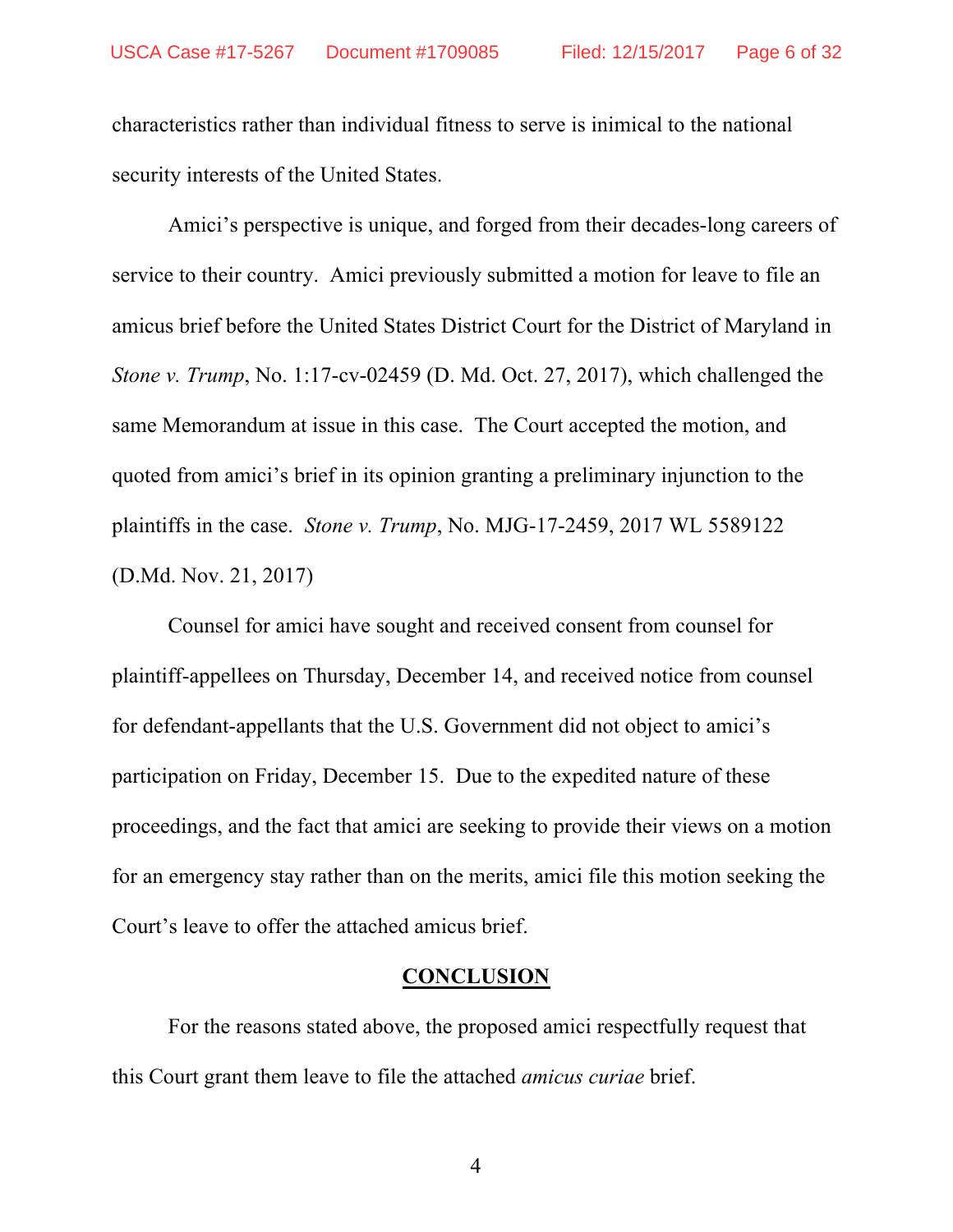Respectfully submitted,

 \_\_/s/ *Harold Hongju Koh\_* D.C. Circuit Bar No. 31446

Harold Hongju Koh Phillip Spector Matthew S. Blumenthal MESSING & SPECTOR LLP RULE OF LAW CLINIC 1200 Steuart Street #2112 Yale Law School Baltimore, MD 21230 127 Wall Street, P.O. Box 208215 202-277-8173 New Haven, CT 06520-8215 203-464-1801

*Counsel for Amici Curiae*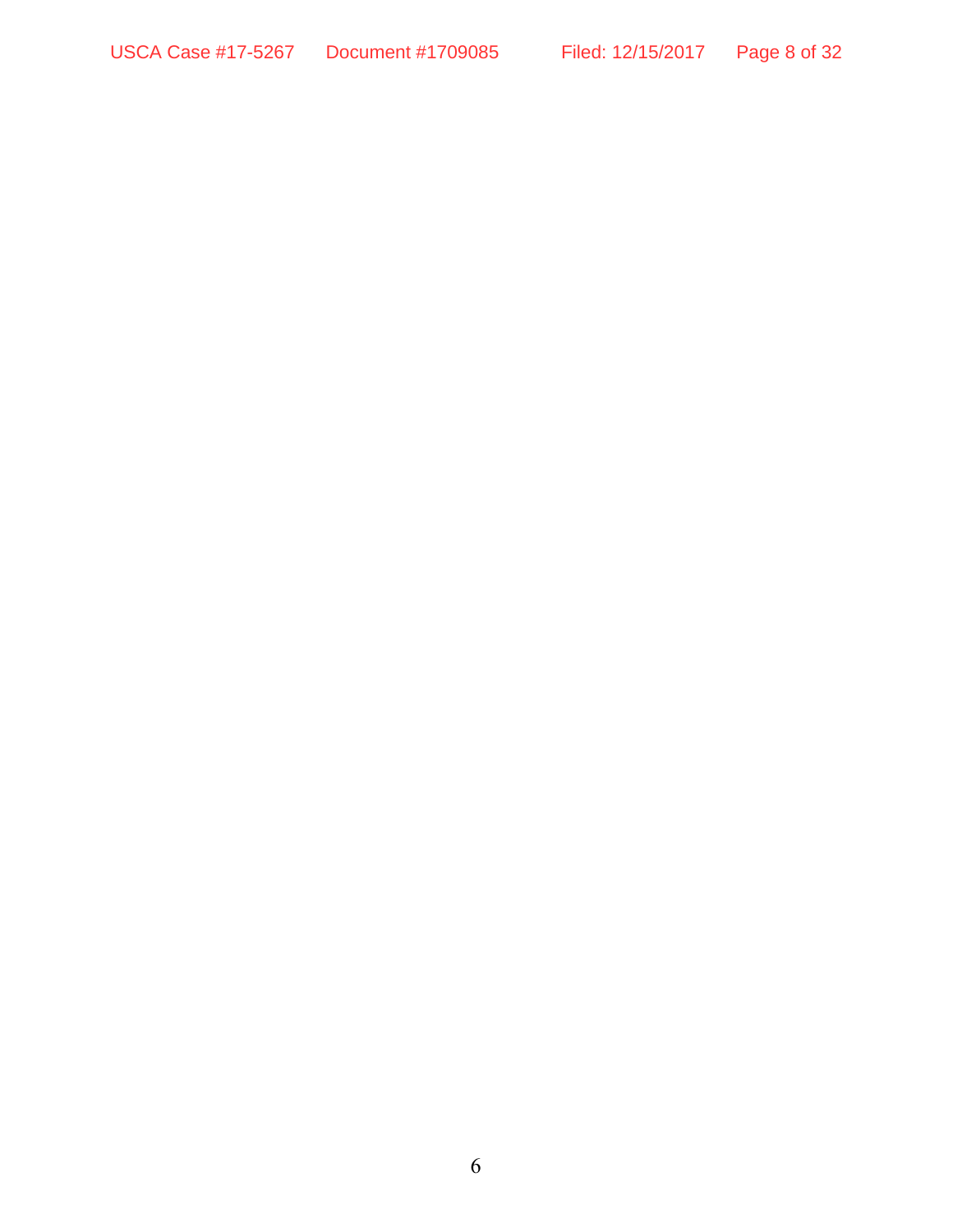[NOT YET SCHEDULED FOR ORAL ARGUMENT]

#### **No. 17-5267**

# **IN THE UNITED STATES COURT OF APPEALS FOR THE DISTRICT OF COLUMBIA CIRCUIT**

**\_\_\_\_\_\_\_\_\_\_\_\_\_\_\_\_\_\_\_\_\_\_\_\_\_**

JANE DOE 1 et al., Plaintiffs-Appellees,

v.

DONALD J. TRUMP, President of the United States, et al. Defendants-Appellants

**\_\_\_\_\_\_\_\_\_\_\_\_\_\_\_\_\_\_\_\_\_\_\_\_\_**

ON APPEAL FROM THE UNITED STATES DISTRICT COURT FOR THE DISTRICT OF COLUMBIA

**\_\_\_\_\_\_\_\_\_\_\_\_\_\_\_\_\_\_\_\_\_\_\_\_\_**

# **BRIEF OF RETIRED MILITARY OFFICERS AND FORMER NATIONAL SECURITY OFFICIALS AS AMICI CURIAE IN SUPPORT OF APPELLEES' RESPONSE TO APPELLANTS' EMERGENCY MOTION FOR ADMINISTRATIVE STAY AND PARTIAL STAY PENDING APPEAL**

**\_\_\_\_\_\_\_\_\_\_\_\_\_\_\_\_\_\_\_\_\_\_\_\_\_**

Harold Hongju Koh Phillip Spector Matthew S. Blumenthal MESSING & SPECTOR LLP RULE OF LAW CLINIC 1200 Steuart Street #2112 Yale Law School Baltimore, MD 21230 127 Wall Street, P.O. Box 208215 202-277-8173 New Haven, CT 06520-8215 203-432-4932 harold.koh@ylsclinics.org

*Counsel for Amici Curiae*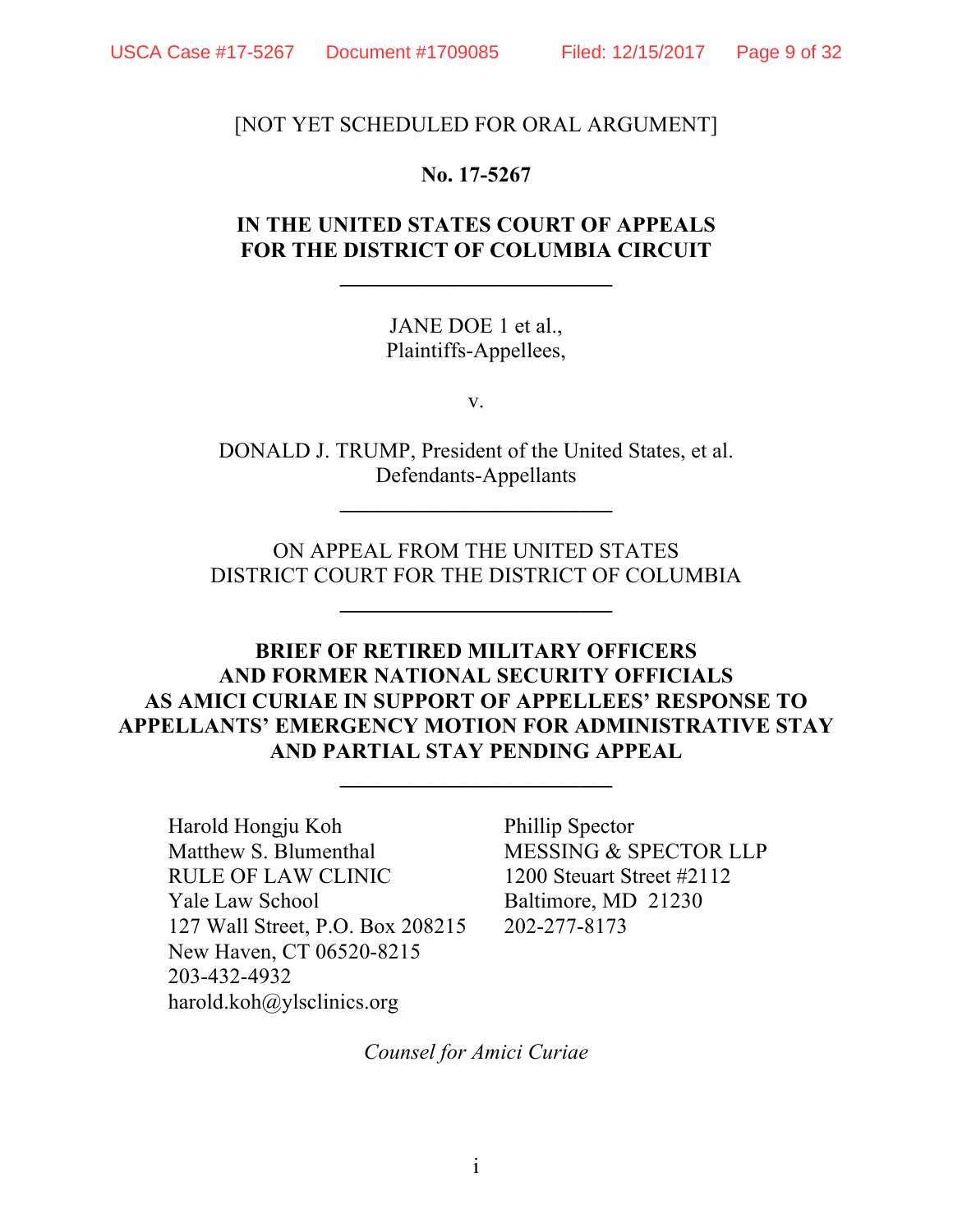# **TABLE OF CONTENTS**

| I. The President's actions departed sharply from decades of practice    |  |
|-------------------------------------------------------------------------|--|
| II. The President's actions will harm the national security and foreign |  |
|                                                                         |  |
|                                                                         |  |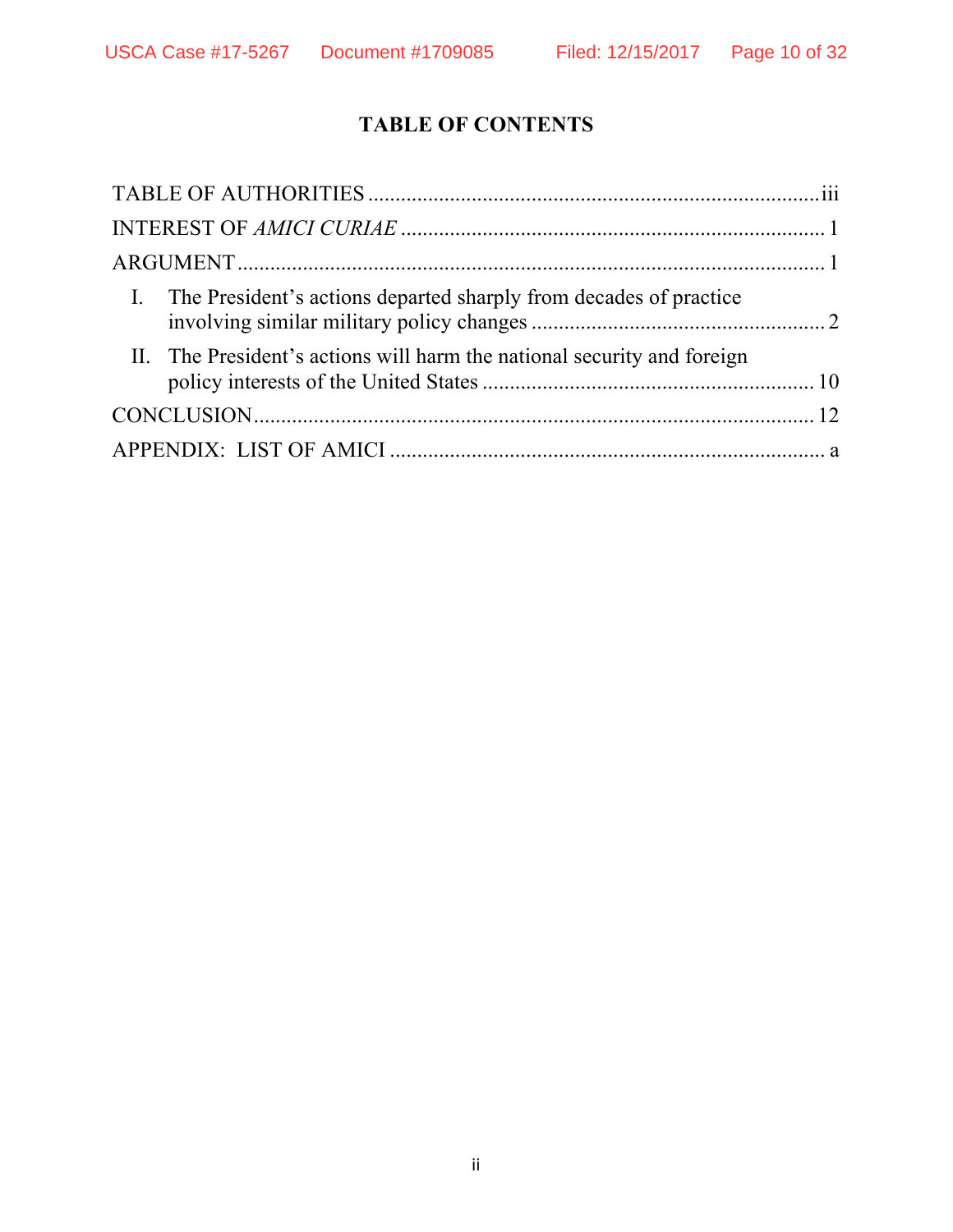# **TABLE OF AUTHORITIES**

# **CASES**

| <b>STATUTES AND REGULATIONS</b>                                                                                                       |
|---------------------------------------------------------------------------------------------------------------------------------------|
|                                                                                                                                       |
| Memorandum from the President of the United States to Secretaries<br>of Defense and Homeland Security, 82 Fed. Reg. 41,319            |
| <b>OTHER AUTHORITIES</b>                                                                                                              |
| Barbara Starr et al., US Joint Chiefs blindsided by Trump's transgender ban,                                                          |
| Decl. of Brad R. Carson in Support of Plaintiffs' Motion for Preliminary<br>Injunction, Karnoski v. Trump, No. 2:17-cv-1297           |
| Decl. of Raymond Edwin Mabus, Jr. in Support of Plaintiffs' Motion for<br>Preliminary Injunction, Karnoski v. Trump, No. 2:17-cv-1297 |
| Harry S. Truman Library and Museum, Records of the President's Committee                                                              |
| Harry S. Truman Library and Museum, Records of the President's Committee                                                              |
| Jody Feder, "Don't Ask, Don't Tell": A Legal Analysis, Cong. Res. Serv.                                                               |
| Julie Hirschfeld Davis & Helene Cooper, Trump Says Transgender People Will<br>Not Be                                                  |
| K.K. Rebecca Lai et al., Is America's Military Big Enough?, N.Y. Times,                                                               |
| Palm Center, Discharging Transgender Troops Would Cost \$960 Million,                                                                 |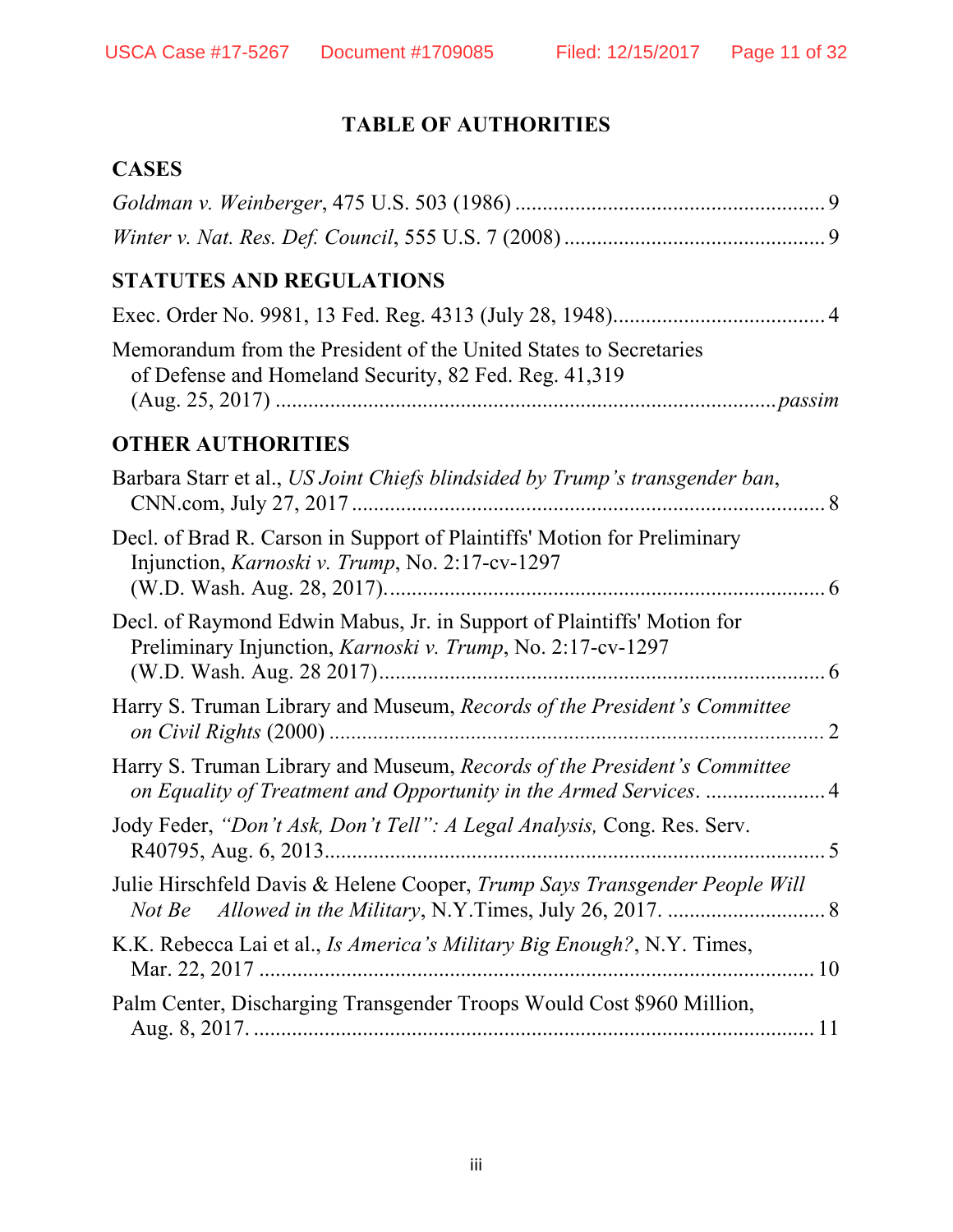| Palm Center, Fifty-Six Retired Generals and Admirals Warn That President<br>Trump's Anti-Transgender Tweets, If Implemented, Would Degrade Military |  |
|-----------------------------------------------------------------------------------------------------------------------------------------------------|--|
| President's Committee on Civil Rights, To Secure These Rights: The Report                                                                           |  |
| RAND Corp., Assessing the Implications of Allowing Transgender                                                                                      |  |
| U.S. Dep't of Defense, Report of the Comprehensive Review of the Issues                                                                             |  |
| U.S. Dep't of Defense, Statement by Secretary of Defense Ash Carter on DOD                                                                          |  |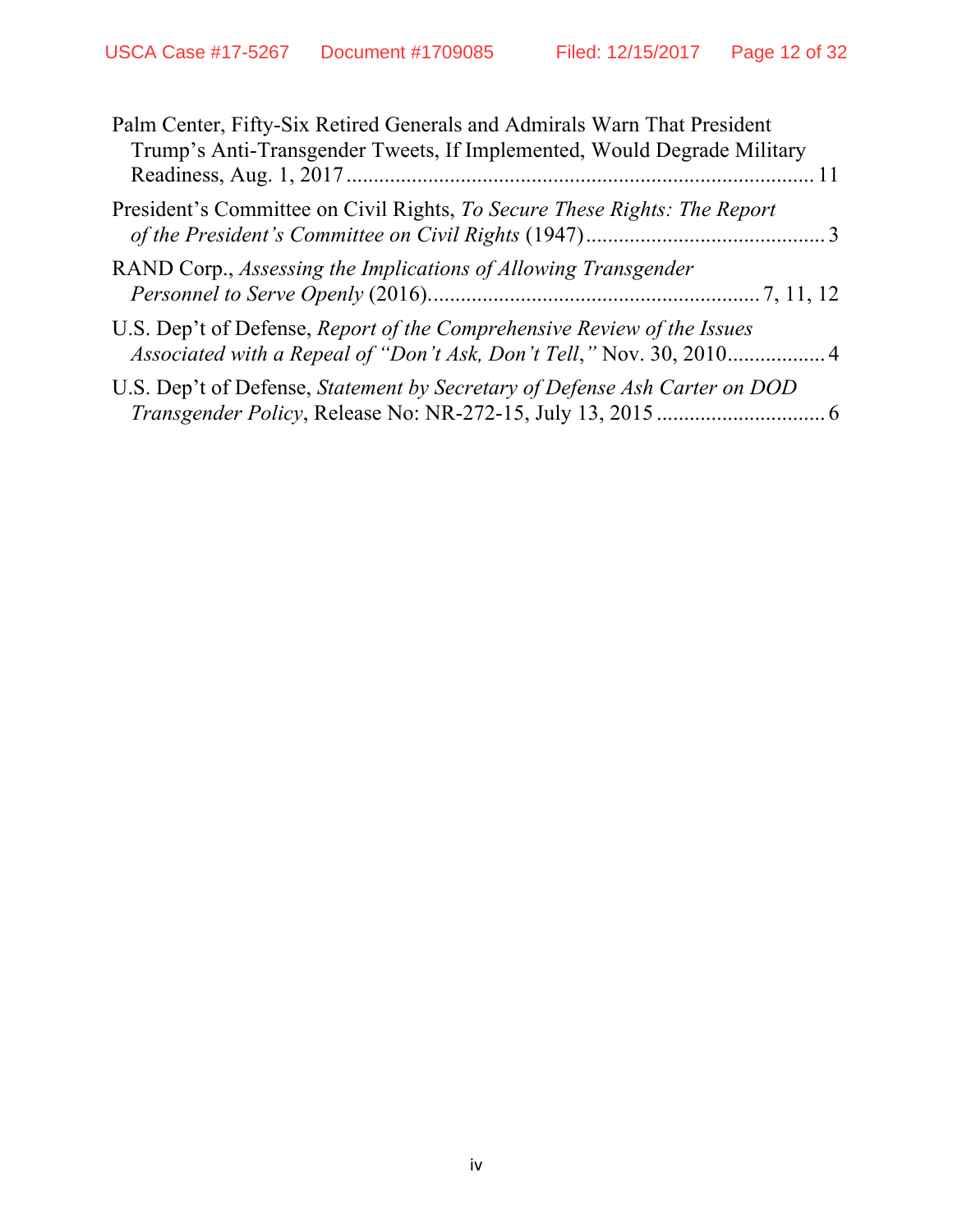#### **INTEREST OF** *AMICI CURIAE***<sup>1</sup>**

Amici are retired military officers and former national security officials, who have collectively devoted countless decades to strengthening U.S. security interests. Amici appreciate the critical importance of military expertise to the security of our nation, and the need for the judiciary to defer to that expertise when the circumstances demand. They submit this brief pursuant to Fed. R. App. P. 29(a)(3) to offer their view that the President should not be allowed to hide a capricious and discriminatory act that involved no considered consultation, professional military decision-makers, or evidentiary basis and review behind a cloak of deference when it will do grievous harm not only to the service-members immediately affected, but also to the national security and foreign policy interests of the United States.

#### **ARGUMENT**

Throughout its history, the U.S. military has exercised great care in the selection, training, and retention of qualified personnel as an integral aspect of military readiness. Significant changes to its personnel policies—particularly those involving the categorical exclusion of entire groups from military service have been subjected time and again to a process that includes: 1) a searching policy

<sup>&</sup>lt;sup>1</sup> No counsel for any party authored this brief in whole or in part; no party or party's counsel contributed money intended to fund preparing or submitting the brief; and no person, other than amici, their members, and counsel, contributed money that was intended to fund preparing or submitting this brief.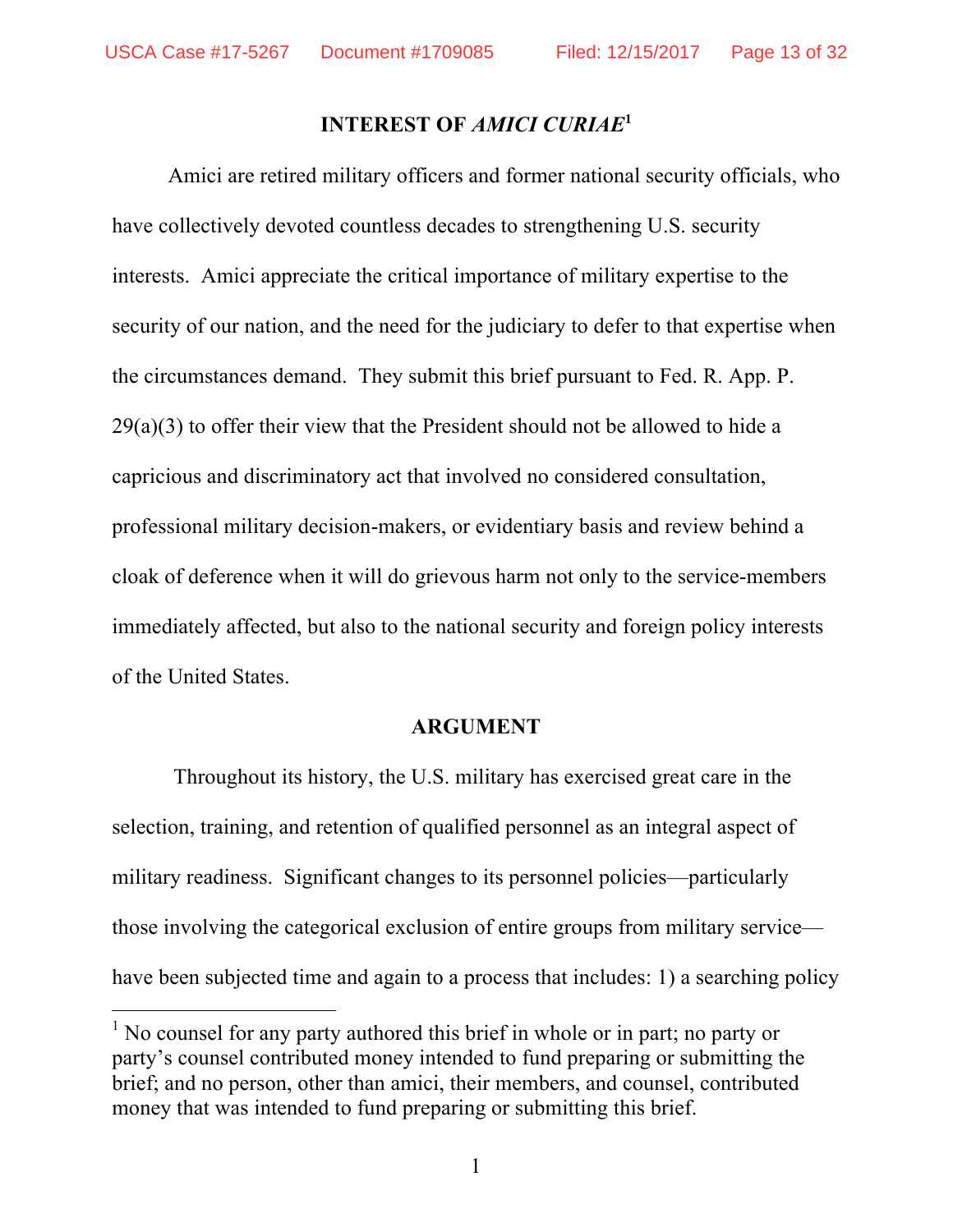review, 2) involving senior military officials, 3) that thoroughly examines the best available evidence regarding the impact and consequences of the change. This practice reflects the gravity of such decisions and a realization that even incremental changes in military policy can dramatically affect our Armed Forces' overall readiness to protect our country. But such a process was entirely missing in this case. Absent such careful process, the flawed, discriminatory outcome it produced warrants no deference from this Court in evaluating this motion.

### **I. The President's actions departed sharply from decades of practice involving similar military policy changes.**

The paradigmatic case of a major personnel change in the U.S. military is President Truman's decision seven decades ago to integrate African Americans into the Armed Forces. Prompted by growing concern about racial inequality and unrest in the United States, on December 5, 1946 President Truman issued an Executive Order appointing the President's Committee on Civil Rights, a presidential commission comprised of senior defense officials, religious leaders, and civil rights activists to study, *inter alia*, the desegregation of the military.<sup>2</sup> Over nearly a year, the Committee deliberated across ten meetings, undertook multiple studies, heard from numerous witnesses in public and private hearings, received hundreds of communications from private organizations and individuals,

 <sup>2</sup> Harry S. Truman Library and Museum, *Records of the President's Committee on Civil Rights* (2000), http://www.trumanlibrary.org/hstpaper/pccr.htm.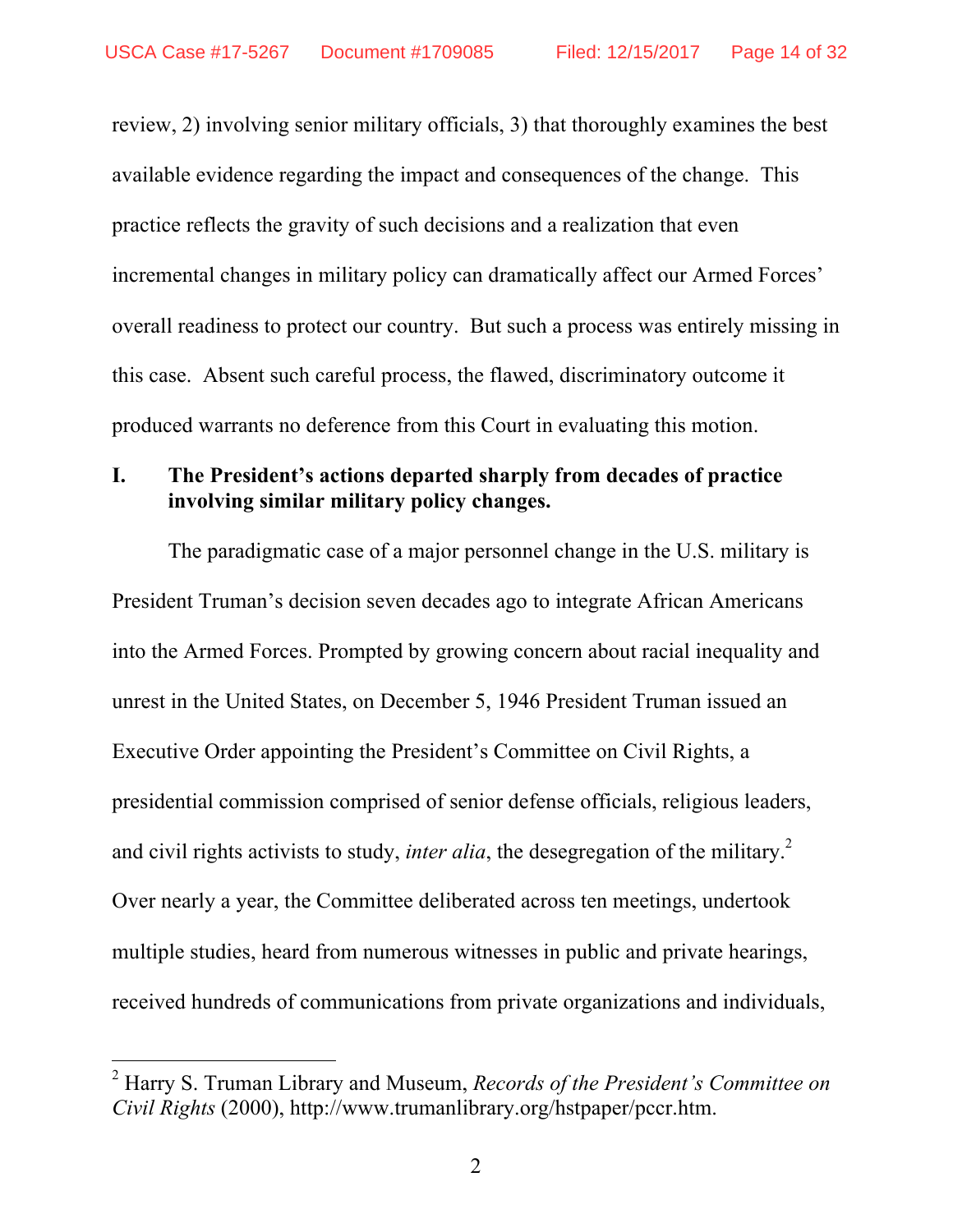and was assisted in its work by twenty-five agencies across the federal government.3

In December 1947, the Committee issued its final report. It found that the military's practice of excluding African-Americans was "indefensible" and had "cost[] lives and money in the inefficient use of human resources," "weaken[ed] our defense" by "preventing entire groups from making their maximum contribution to the national defense," and "impose[d] heavier burdens on the remainder of the population.<sup> $4$ </sup> As a result, the Committee called for an immediate end to discrimination and segregation based on "race, color, creed, or national origin, in the organization and activities of all branches of the Armed Services."<sup>5</sup> Several months later, President Truman issued an executive order declaring that it would be the policy of the United States to require equality of treatment and opportunity for all persons in the U.S. Armed Services without regard to race. The order also convened a Committee on Equality of Treatment and Opportunity in the

 3 President's Committee on Civil Rights, *To Secure These Rights: The Report of the President's Committee on Civil Rights* XI (1947), http://www.trumanlibrary.org/civilrights/srights1.htm. <sup>4</sup> *Id.* at 46-47, 162-63.

<sup>5</sup> *Id.* at 163.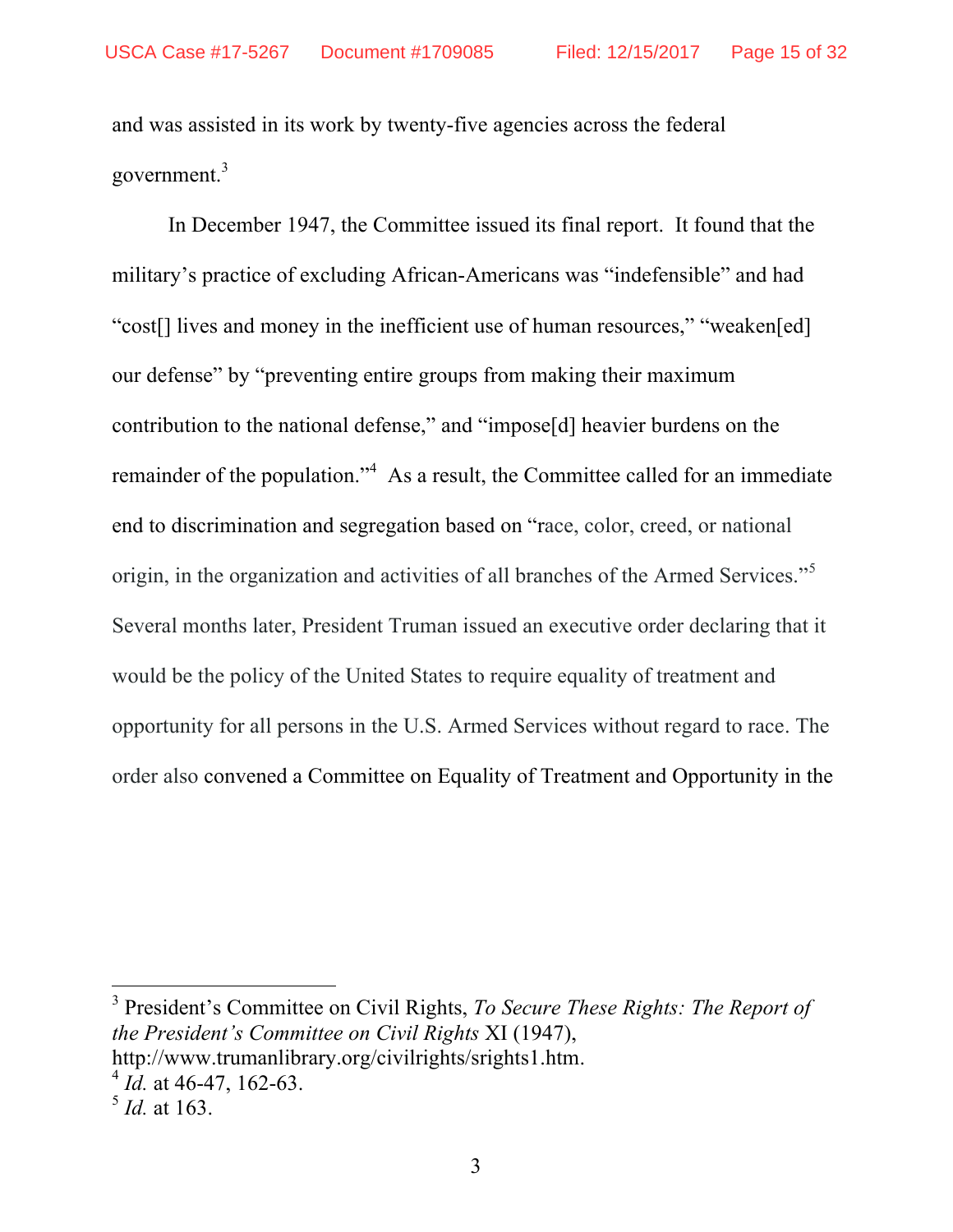Armed Services to "recommend revisions in military regulations in order to implement the government's policy of desegregation of the armed services."<sup>6</sup>

The Obama Administration's repeal of the Don't Ask, Don't Tell directive, which allowed gay, lesbian and bisexual people to serve openly in the military, followed a similarly searching process. The repeal came on the heels of a comprehensive Pentagon review that began in March 2010 when Secretary of Defense Gates convened a working group co-chaired by General Counsel of the Department of Defense Jeh Charles Johnson and General Carter F. Ham of the U.S. Army and comprised of senior civilian and military leaders from across the Armed Services to study the impact of a repeal of the law.<sup>7</sup> The working group conducted 95 "information exchange forums" at 51 bases and installations around the world, conducted 140 focus groups, solicited input from nearly 400,000 active duty and reserve service-members, engaged the RAND Corporation to update its earlier 1993 analysis of the topic, studied foreign militaries' integration of gays and lesbians, and conducted a thorough legal review.<sup>8</sup>

On November 30, 2010, the working group issued a 256-page report rejecting the contention that allowing gays to serve openly in the military would

 6 Harry S. Truman Library and Museum, *Records of the President's Committee on Equality of Treatment and Opportunity in the Armed Services*; Exec. Order No. 9981, 13 Fed. Reg. 4313 (July 28, 1948).

<sup>7</sup> U.S. Dep't of Defense, *Report of the Comprehensive Review of the Issues Associated with a Repeal of "Don't Ask, Don't Tell,"* Nov. 30, 2010. <sup>8</sup> *Id.* at 33-39.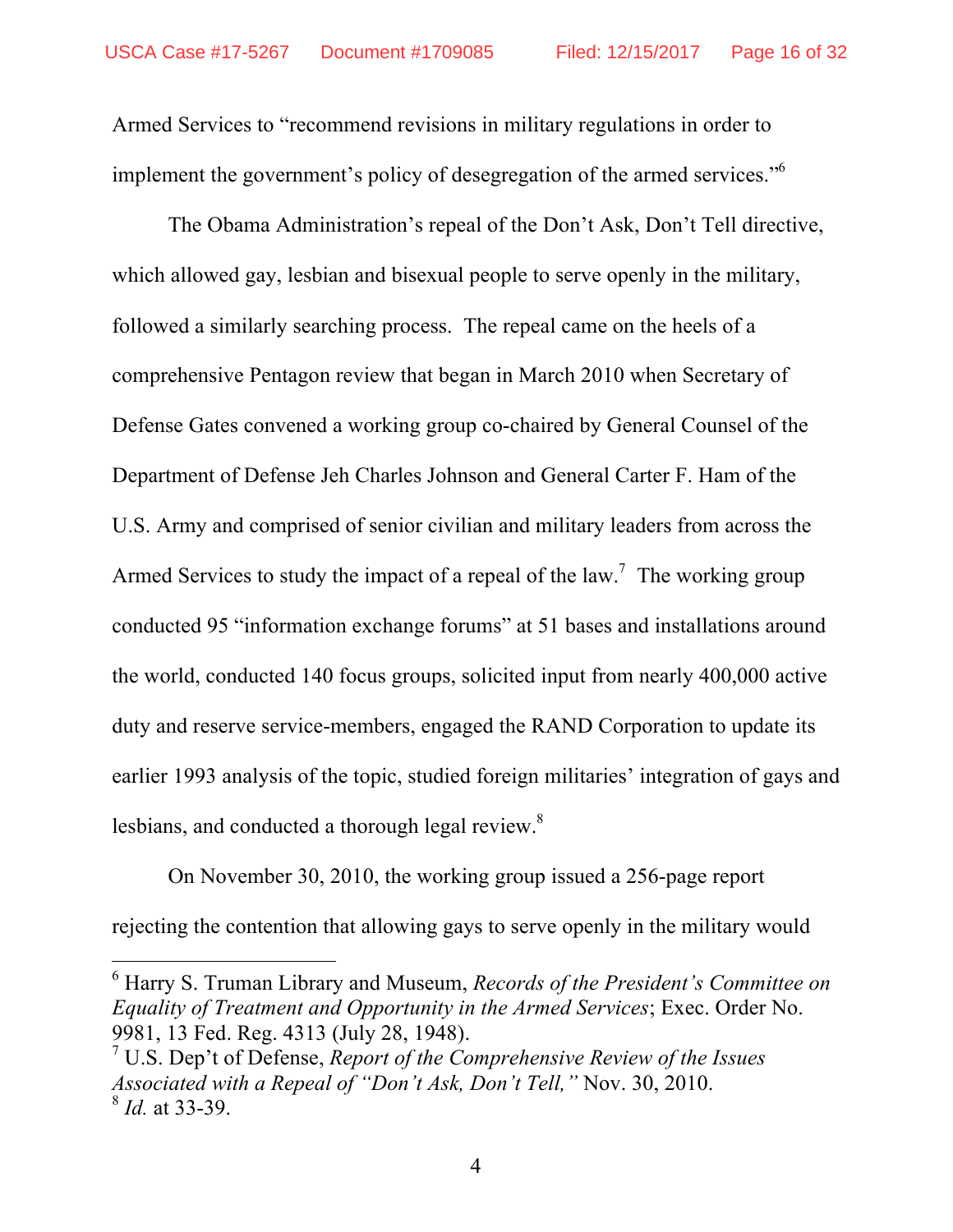result in long-lasting and detrimental effects on unit cohesion or the ability of units to conduct military missions.<sup>9</sup> It also offered a series of recommendations for implementing a repeal of the law in the areas of leadership, training, education and the management of moral and religious objections.<sup>10</sup> Shortly thereafter, Secretary Gates and Chairman of the Joint Chiefs Admiral Mullen called on Congress to immediately repeal the Don't Ask, Don't Tell law. Congress passed just such a bill, which President Obama signed into law. Seven months later, President Obama, newly confirmed Secretary of Defense Leon Panetta (a signatory to this brief), and Admiral Mullen formally certified under the new statute that the American military was ready to repeal the old policy.<sup>11</sup>

Finally, the very opening of military service to transgender personnel that President Trump now seeks summarily to reverse emerged from its own rigorous policymaking process. In July 2015, Secretary of Defense Ashton Carter issued a directive creating a formal working group to study the "policy and readiness implications of welcoming transgender persons to serve openly" in the military.<sup>12</sup> Over the course of the following year, the working group engaged in what one senior member described as a "detailed, deliberative, [and] carefully run

 $\int_{10}^{9}$  *Id.* at 119.

<sup>&</sup>lt;sup>11</sup> Jody Feder, *"Don't Ask, Don't Tell": A Legal Analysis,* CRS Rep. R40795, Aug. 6, 2013.

<sup>12</sup> U.S. Dep't of Defense, *Statement by Secretary of Defense Ash Carter on DOD Transgender Policy,* July 13, 2015.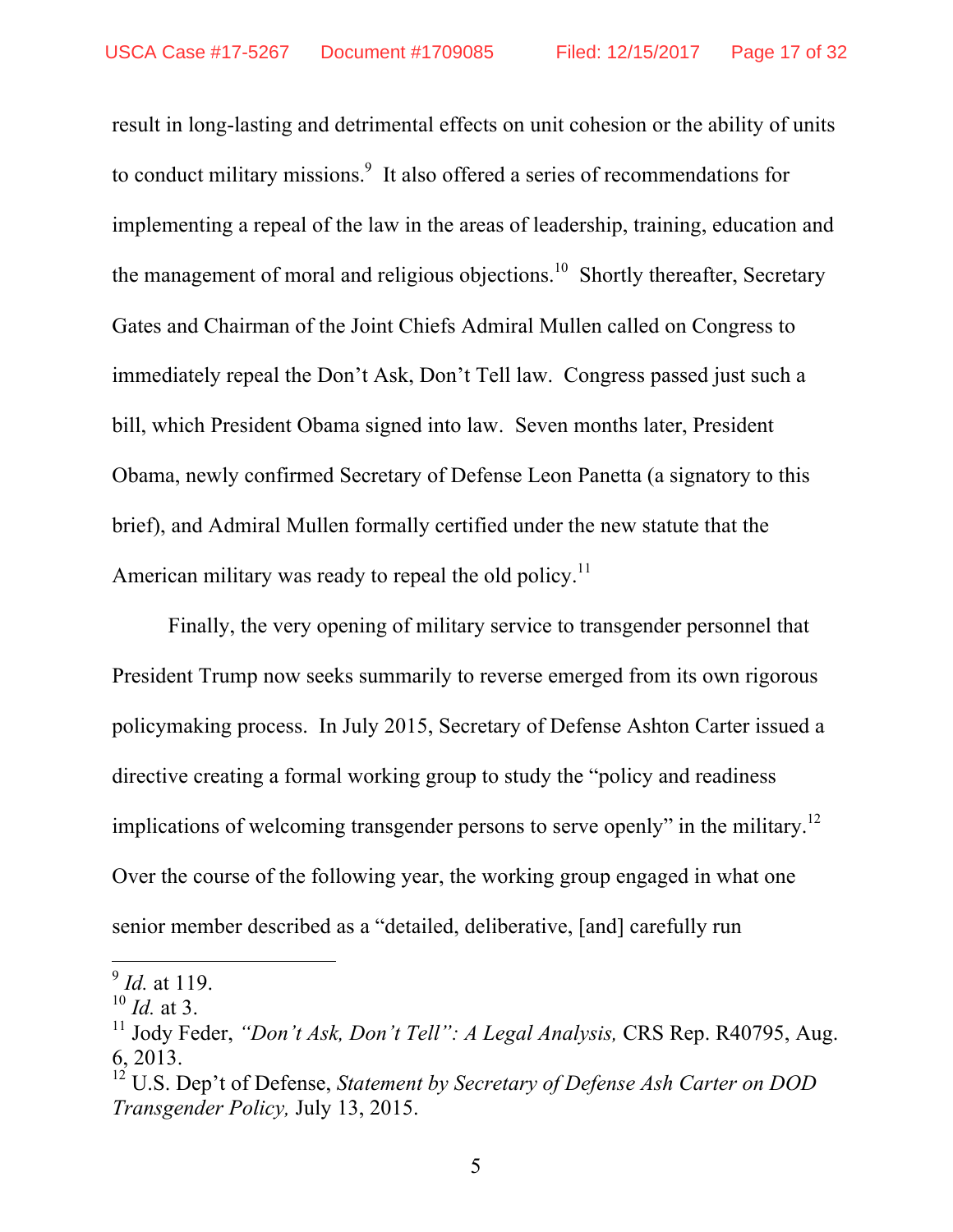process."13 Each military service was represented in the working group by a senior uniformed officer, a senior civilian official, and various staff members.<sup>14</sup> The working group created sub-groups to investigate specific issues, consulted with medical, personnel, and readiness experts, and spoke with health insurance companies and commanders of transgender service-members.<sup>15</sup> At the end of this comprehensive process, the working group unanimously concluded that transgender individuals should be permitted to serve openly in the Armed Forces.<sup>16</sup>

Meanwhile, the Department also commissioned a separate, independent study from the RAND Corporation. The study focused on seven broad research questions, among them the cost of providing medical coverage to transgender individuals, the readiness implications of the proposed policy, and any applicable lessons from the eighteen foreign militaries that already allowed openly transgender individuals to serve.<sup>17</sup> RAND laid out its findings in a 71-page report, which concluded that allowing transgender people to serve openly would place an "exceedingly small" burden on health care expenditures and have a "minimal

 <sup>13</sup> Decl. of Raymond Edwin Mabus, Jr. at 3, *Karnoski v. Trump*, No. 2:17-cv-1297 (W.D. Wash. 28 Aug. 2017).

<sup>14</sup> Decl. of Brad R. Carson at 3, *Karnoski v. Trump*, No. 2:17-cv-1297 (W.D. Wash. 28 Aug. 2017).

<sup>15</sup> *Id*. at 3.

<sup>16</sup> *Id*. at 7.

<sup>17</sup> RAND Corp., *Assessing the Implications of Allowing Transgender Personnel to Serve Openly* ix (2016).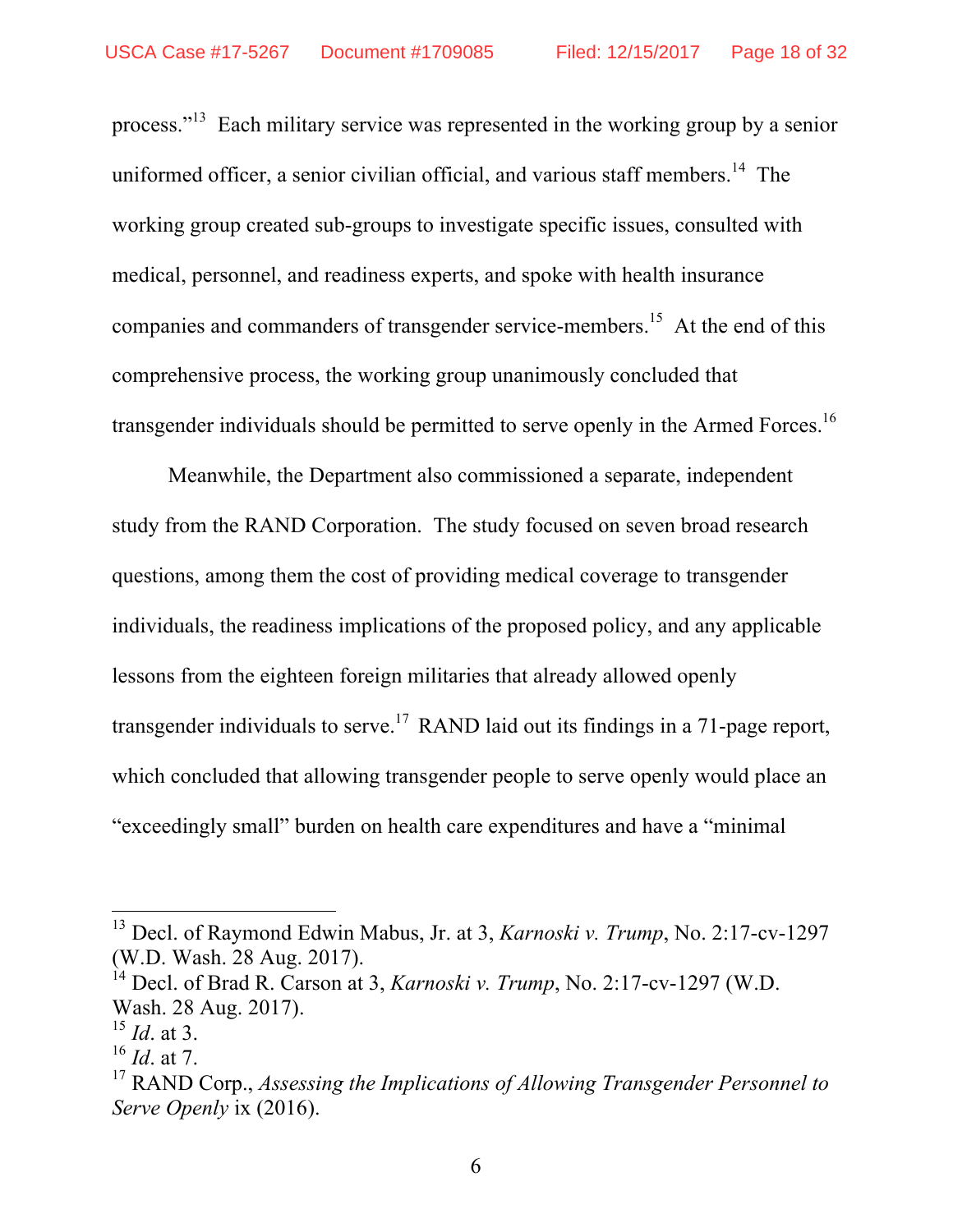impact" on readiness.<sup>18</sup> Based on the thorough review carried out by these two groups, Secretary Carter announced the policy change in June 2016. For more than a year after that change, transgender individuals currently in the military were able to serve openly alongside their fellow service-members. The Department released a 71-page handbook specifying implementation strategies, and issued guidelines for both in-service medical transition procedures and treatment of gender dysphoria. Absent President Trump's abrupt about-face, this studied, measured, and incremental process would have concluded on January 1, 2018 with the accession of openly transgender individuals into the U.S. military.

Each of the above personnel decisions was the product of a rigorous policy review involving senior military officials and an evidence-based examination of the likely impact of the proposed change. In sharp contrast, on the morning of July 26, 2017, President Trump suddenly announced a ban on transgender persons serving in the military in a series of three tweets. No effort was made—nor evidence presented—to show that this pronouncement resulted from any analysis of the cost or disruption allegedly caused by allowing transgender individuals to serve openly in the military. The Joint Chiefs of Staff were not consulted at all on the decision before the President issued the tweet. Secretary of Defense James Mattis, who was on vacation at the time, was given only a single day's notice that

 <sup>18</sup> *Id*. at xi and 47.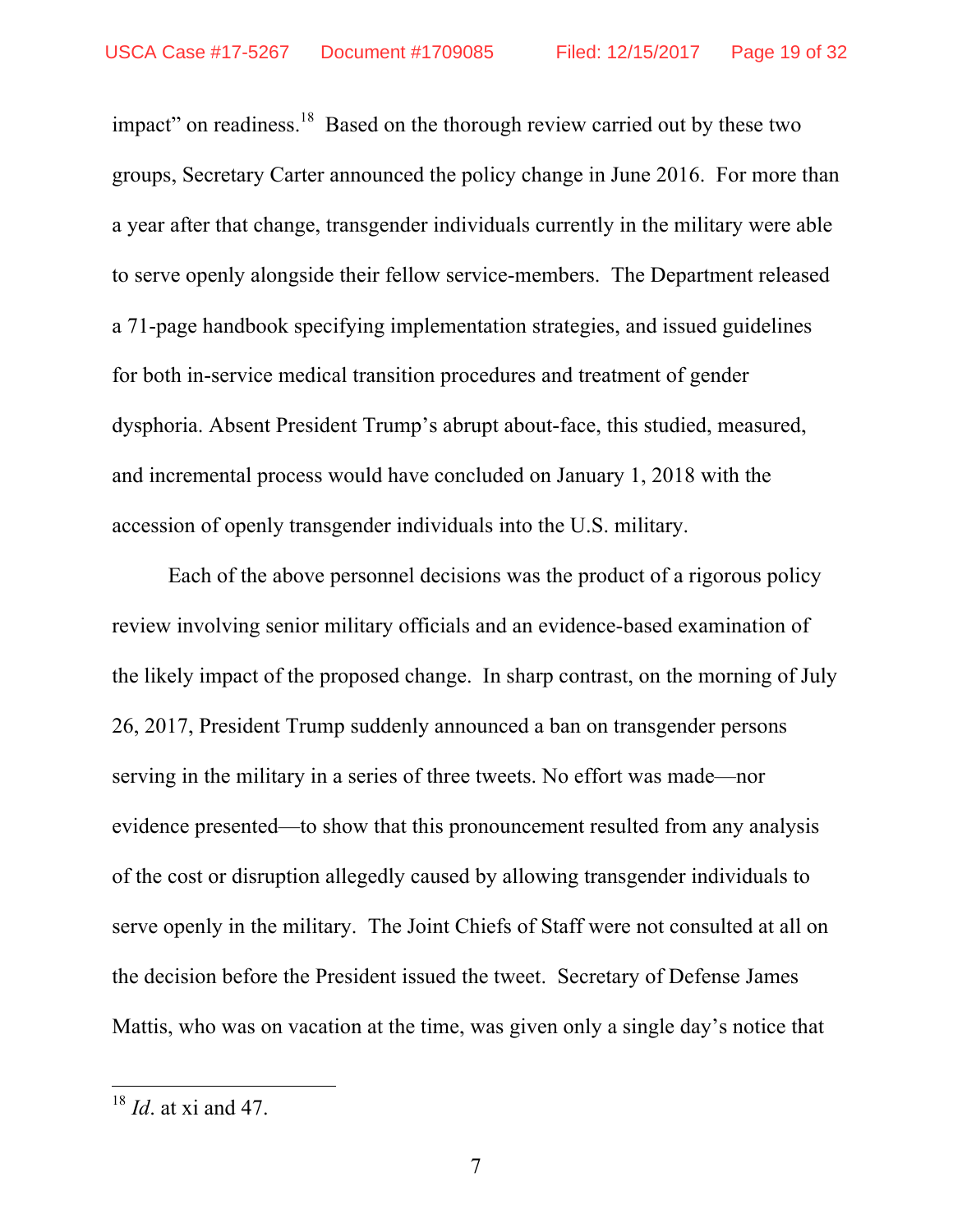the decision was coming.<sup>19</sup> The decision was announced so abruptly that White House and Pentagon officials were unable to explain the most basic details about how it would be carried out.<sup>20</sup>

About four weeks later, President Trump followed the tweets with a Memorandum entitled "Military Service by Transgender Individuals," directed to the Secretary of Defense and the Secretary of Homeland Security.<sup>21</sup> This Memorandum summarily instructs the Department of Defense to return to the earlier policy of discrimination against transgender service-members, including by involuntary or dishonorable discharge, and maintains and extends in time the current bar on accession of transgender individuals into the military. The Memorandum points to no policy process that led to the decision, cites no consultations with any military officers, and does not identify a single piece of evidence to support the decision. The Memorandum suggests in passing that the Departments would "continue to study the issue," even as it declares an imminent sweeping change affecting thousands of transgender service-members.

 <sup>19</sup> Barbara Starr et al., *US Joint Chiefs blindsided by Trump's transgender ban*, CNN (July 27, 2017); Julie Hirschfeld Davis & Helene Cooper, *Trump Says Transgender People Will Not Be Allowed in the Military*, N.Y. Times (July 26, 2017).<br><sup>20</sup> Davis & Cooper, *supra* note 19.

<sup>&</sup>lt;sup>21</sup> Memorandum from the President of the United States to Secretaries of Defense and Homeland Security, 82 Fed. Reg. 41,319

<sup>(</sup>Aug. 25, 2017) [hereinafter "Presidential Memorandum"].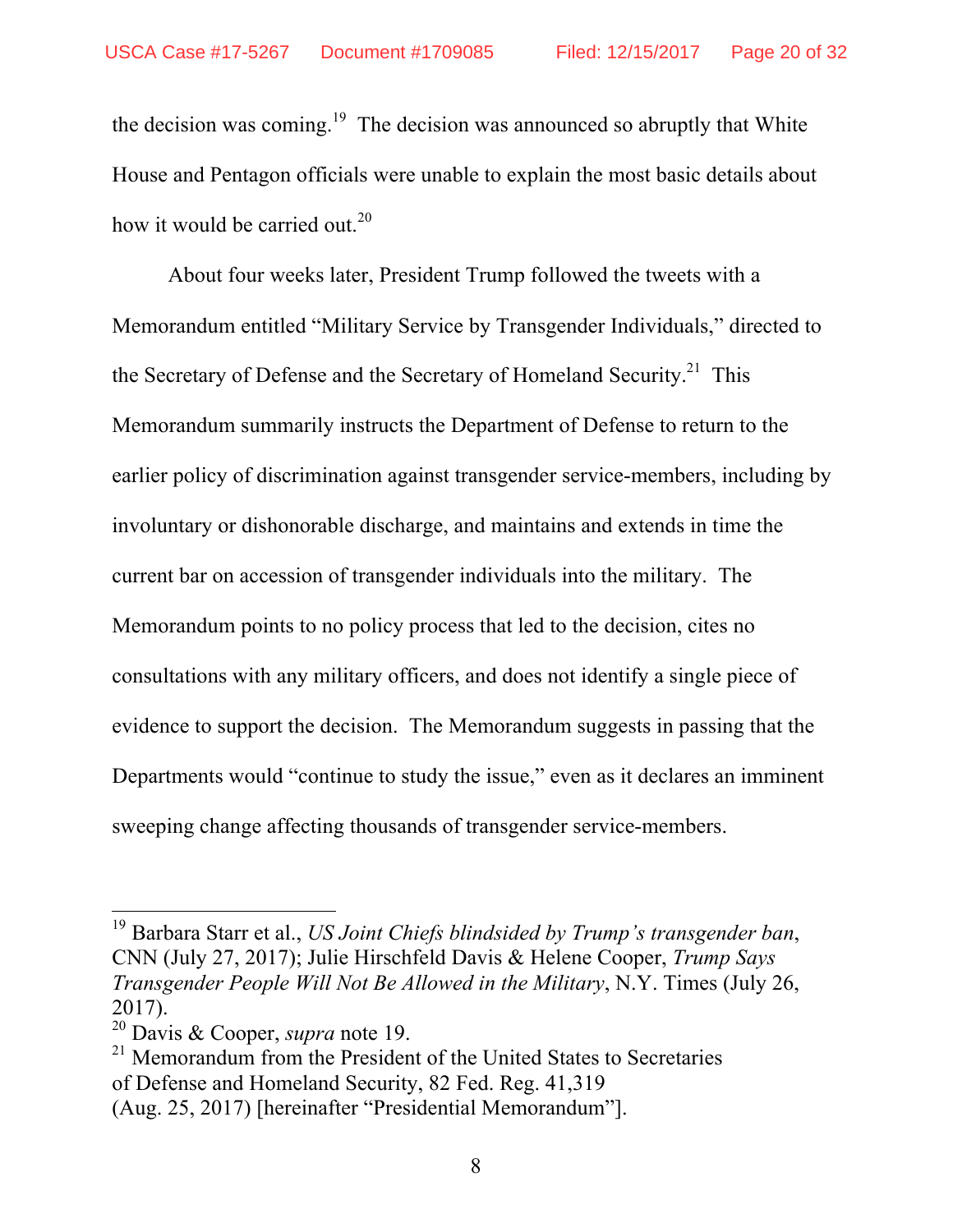The President now seeks to shield this decision from judicial scrutiny by invoking the "deferential review" that the Constitution has historically afforded to national security and military judgments.<sup>22</sup> But there is no sign of respect for military decision-making or professional military judgments to be found anywhere in the President's actions. Not only has he entirely failed to involve senior military officials in his decision, he now seeks to displace the considered judgment of military officials regarding the treatment of transgender individuals from just a year earlier. The Supreme Court has given "great deference to the *professional judgment of military authorities* concerning the relative importance of a particular military interest," *Winter v. Nat. Res. Def. Council*, 555 U.S. 7, 24 (2008) (emphasis added) (quotations and citations omitted), and the "*considered professional judgment*" of "appropriate military officials," *Goldman v. Weinberger*, 475 U.S. 503, 508-09 (1986) (emphasis added). But the record in this case hints at nothing remotely resembling such a considered or professional judgment.

 <sup>22</sup> Appellants' Mot. at 17.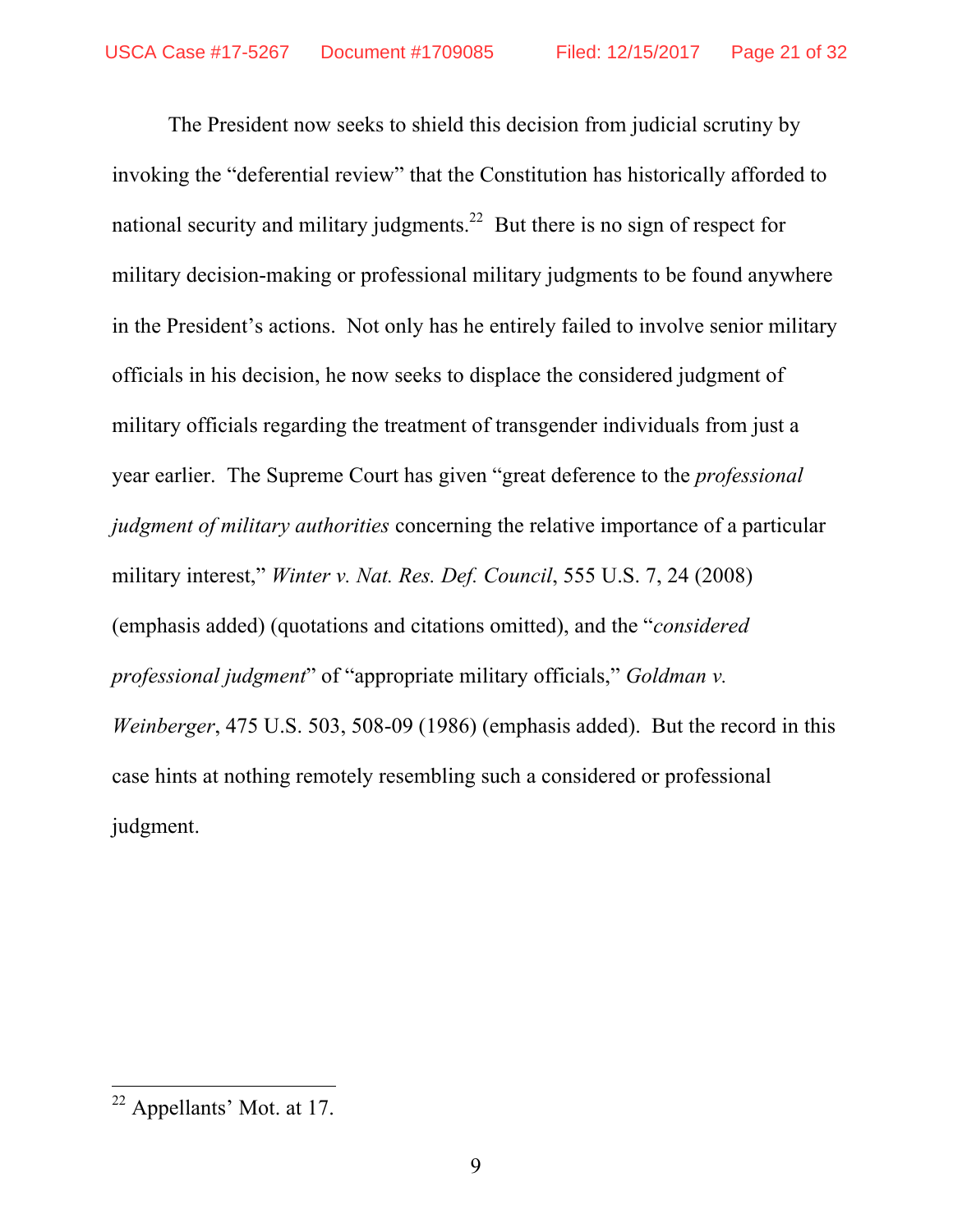### **II. The President's actions will harm the national security and foreign policy interests of the United States.**

The Memorandum asserts that a ban on transgender service-members is necessary to avoid "hinder[ing] military effectiveness and lethality, disrupt[ing] unit cohesion, or tax [ing] military resources.<sup>323</sup> But the Memorandum offers not a single piece of evidence to support these assertions. In fact, all evidence overwhelmingly points to the contrary.

First, the President's actions will negatively impact military readiness. Imposing a ban on transgender troops will significantly disrupt and distract from the core mission of the military services by pulling people out of mission-ready, mission-critical units. President Trump proposes expanding the number of active duty Army and Marine Corps service-members by 70,000 personnel—but to accomplish such an ambitious goal without degrading the effectiveness of our troops, the U.S. military will need to recruit all qualified individuals, not exclude entire groups from service based on rank prejudice and sweeping generalizations that do not evaluate each individual's capacity to serve. $24$ 

Second, these actions pose a serious threat to unit cohesion. They order transgender troops to live a lie, authorize discriminatory behavior among fellow service-members, and place troops in the unconscionable position of having "to

 <sup>23</sup> Presidential Memorandum, *supra* note 21.

<sup>24</sup> K.K. Rebecca Lai et al., *Is America's Military Big Enough?*, N.Y. Times (Mar. 22, 2017).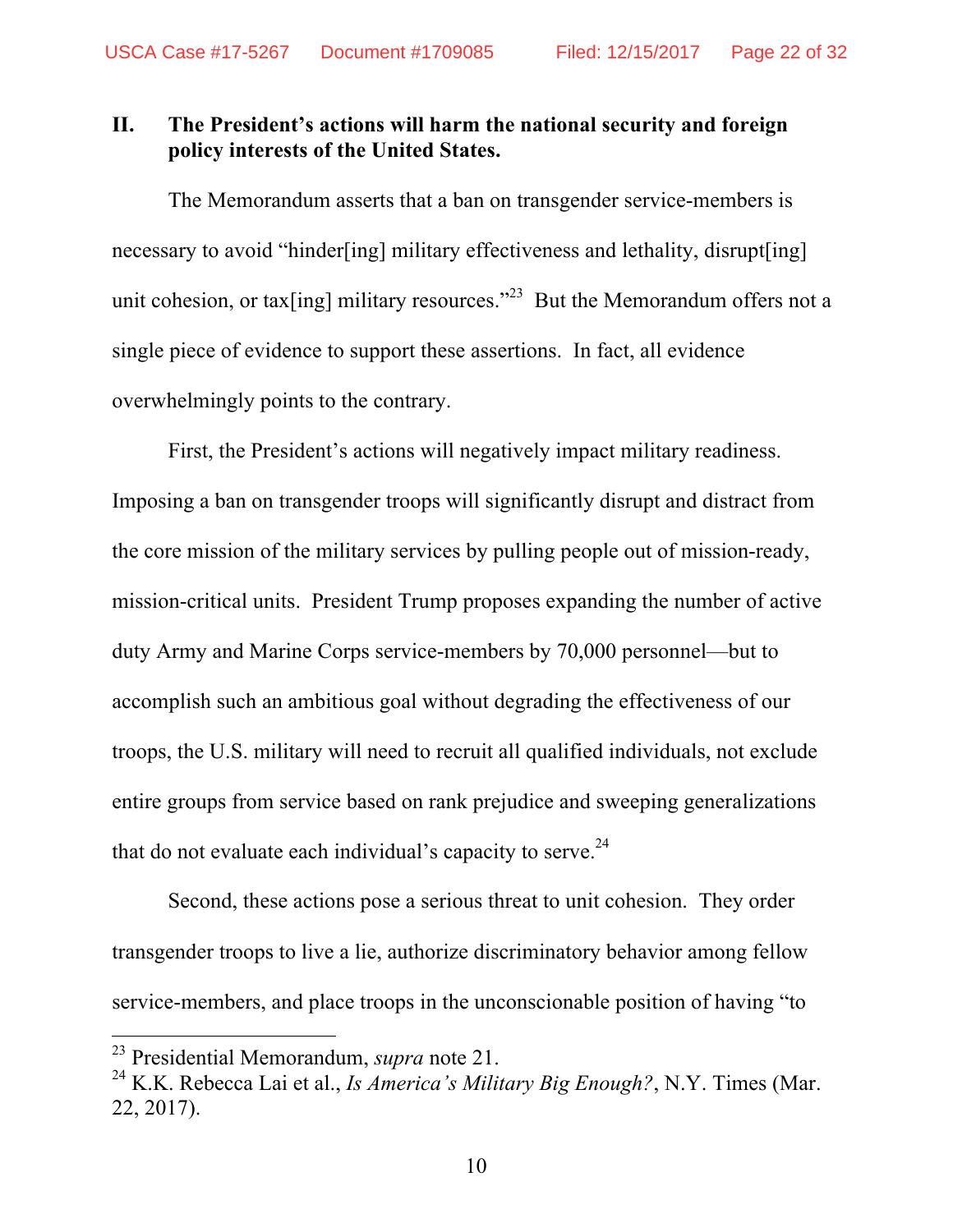choose between reporting their comrades or disobeying policy."25 Transgender service-members have long been allowed to serve openly in the militaries of such close United States allies as Israel and the United Kingdom without any evidence of harm to unit cohesion. Indeed, these transgender service-members have already served alongside U.S. troops in NATO units without any demonstrated adverse effect. In fact, the RAND study looked at the experiences of the 18 foreign countries that permit openly transgender troops to serve and found that such a policy did not negatively affect unit cohesion.<sup>26</sup>

Third, the President's decision will deplete the military of valuable funds at a moment of budget austerity. According to one estimate, the financial cost to recruit, replace, and retrain the estimated 12,800 service-members who would be ejected from the military under the new policy would be \$960 million.<sup>27</sup> On the other side of the ledger, the RAND report found that even in "the most extreme scenario that we were able to identify using the private health insurance data, we expect only a 0.13-percent (\$8.4 million out of \$6.2 billion) increase in active

<sup>25</sup> Palm Center, Fifty-Six Retired Generals and Admirals Warn That President Trump's Anti-Transgender Tweets, If Implemented, Would Degrade Military Readiness 1 (Aug. 1, 2017), http://www.palmcenter.org/wp-<br>content/uploads/2017/08/56-GOFO-statement-2.pdf.

<sup>&</sup>lt;sup>26</sup> RAND Corp., *supra* note 17, at 44 (internal citations omitted).

<sup>&</sup>lt;sup>27</sup> Palm Center, Discharging Transgender Troops Would Cost \$960 Million (Aug. 2017), http://www.palmcenter.org/wp-content/uploads/2017/08/cost-of-firingtrans-troops-3.pdf.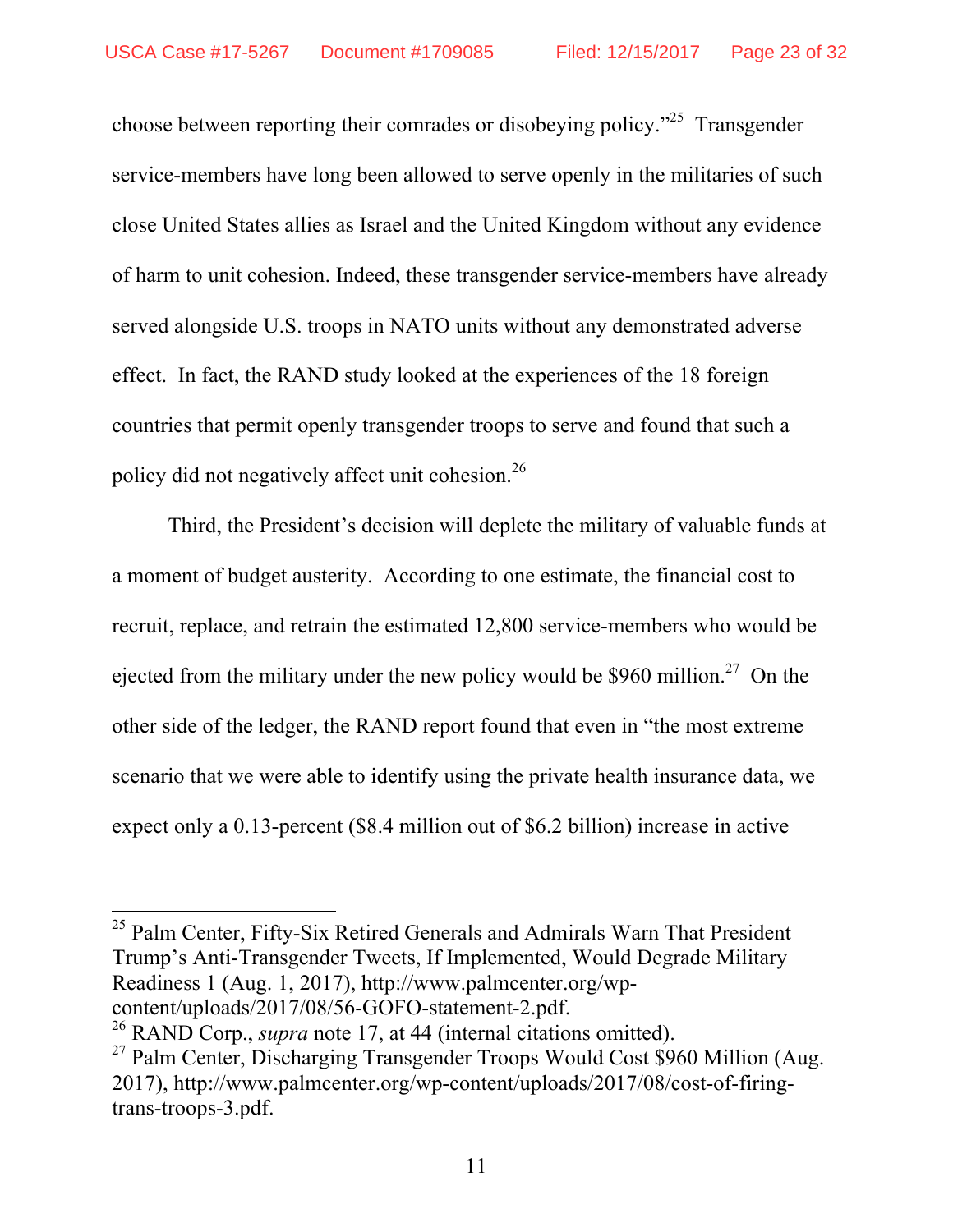component health care spending" as a result of incorporating openly transgender troops into the military. $28$ 

Finally, judicial deference to the President's actions would send a troubling signal to those abroad, showing both allies and adversaries that the United States military is willing to distort its justly admired personnel polices to serve prejudice and political expediency. That message undermines longstanding efforts of the U.S. government to advance principles of non-discrimination and equality throughout the world as a central tenet of its foreign policy. This ill-considered ban will erode the credibility of the United States as a global human rights leader, which is critical to building coalitions that both hold governments accountable to their human rights obligations and promote peace and security by addressing humanitarian crises around the globe.

#### **CONCLUSION**

For the foregoing reasons, Appellants' motion for a stay should be denied.

 <sup>28</sup> RAND Corp., *supra* note 17, at xi-xii.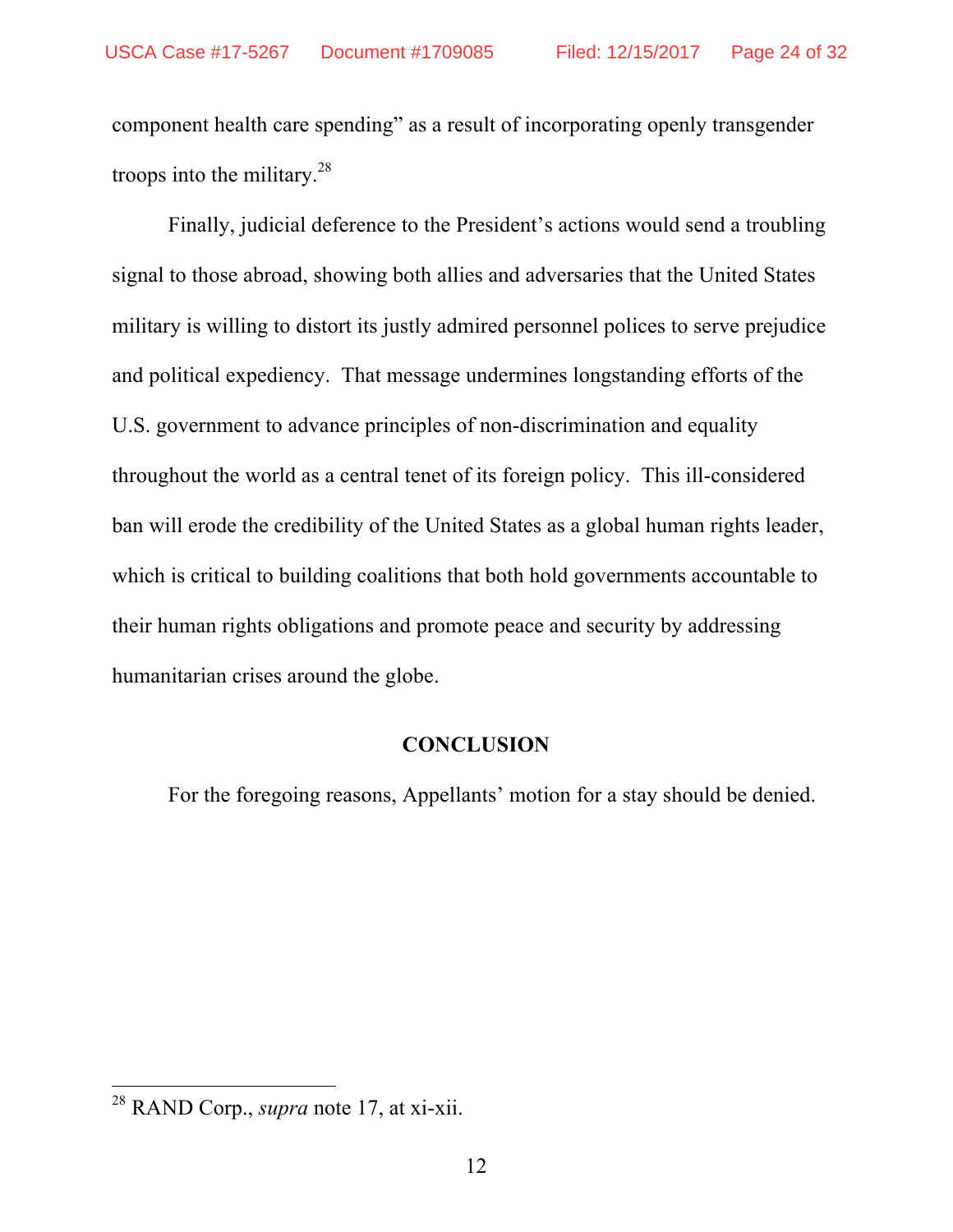$\overline{a}$ 

### Respectfully submitted,

 \_\_/s/ *Harold Hongju Koh*\_\_ D.C. Cir. Bar # 31446

Harold Hongju Koh Phillip Spector Matthew S. Blumenthal MESSING & SPECTOR LLP RULE OF LAW CLINIC 1200 Steuart Street #2112 Yale Law School Baltimore, MD 21230 127 Wall Street, P.O. Box 208215 202-277-8173 New Haven, CT 06520-8215 203-432-4932 harold.koh@ylsclinics.org

*Counsel for Amici Curiae*\*

<sup>\*</sup> We are grateful to the student members of the Yale Law School Rule of Law Clinic—Yusef Al-Jarani, Christopher Looney, Georgia Travers and Tianyi Xin for their contributions to this submission. The views expressed by Yale Law School's legal clinics are not necessarily those of the Yale Law School.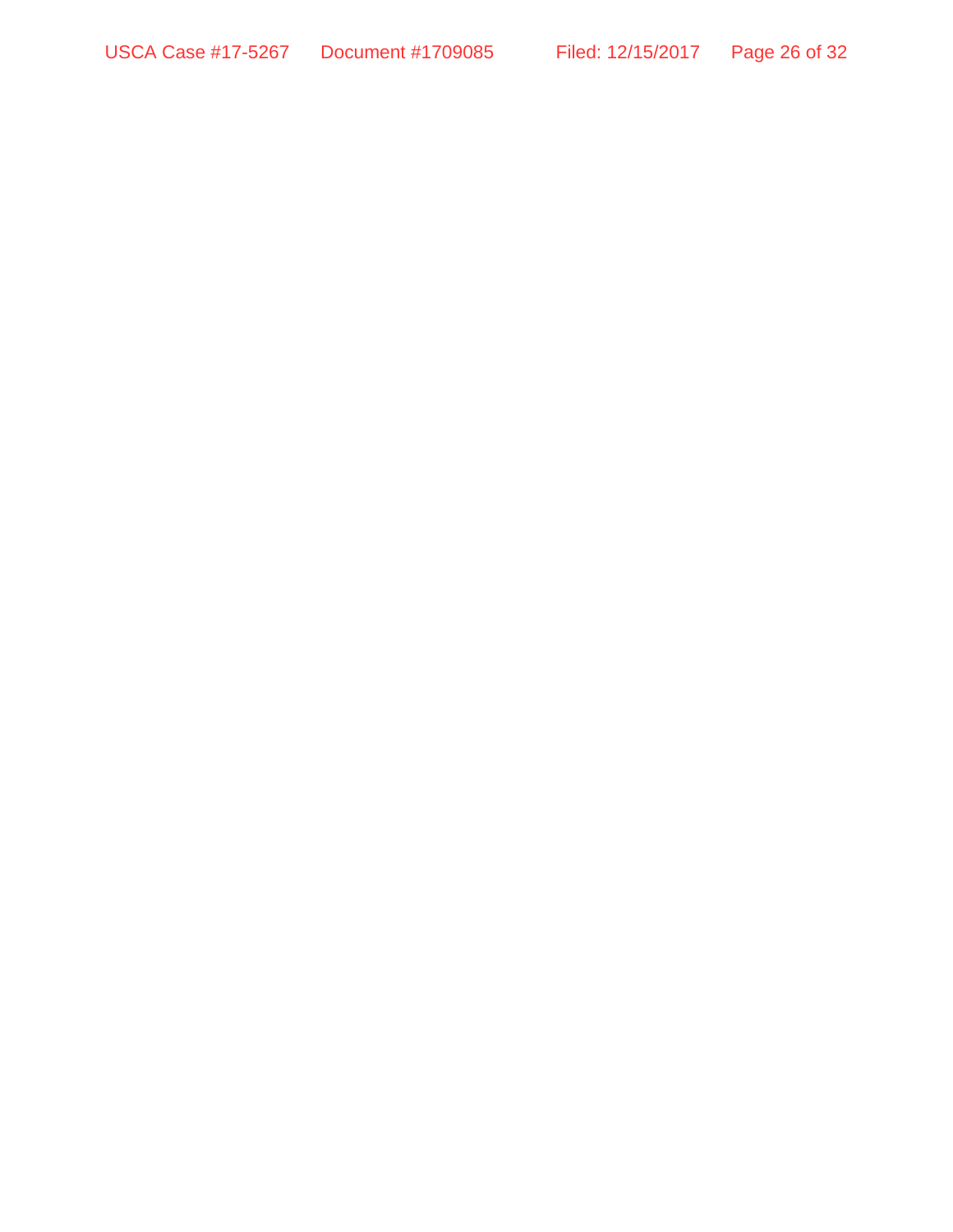# **APPENDIX**

# **LIST OF AMICI**

- 1. Brigadier General (Ret.) Clara L. Adams-Ender, USA
- 2. Brigadier General Ricardo Aponte, USAF (Ret.)
- 3. Vice Admiral Donald Arthur, USN (Ret.)
- 4. Major General (Ret.) Donna Barbisch, USA
- 5. Michael R. Carpenter served as Deputy Assistant Secretary of Defense for Russia, Ukraine, Eurasia from 2015 to 2017.
- 6. Brigadier General Stephen A. Cheney, USMC (Ret.)
- 7. Brigadier General (Ret.) Julia Cleckley, USA
- 8. Derek Chollet served as Assistant Secretary of Defense for International Security Affairs from 2012 to 2015.
- 9. Rear Admiral Christopher Cole, USN (Ret.)
- 10. Major General J. Gary Cooper, USMC (Ret.)
- 11. Rudy DeLeon served as Deputy Secretary of Defense from 2000 to 2001. Previously, he served as Under Secretary of Defense for Personnel and Readiness from 1997 to 2000.
- 12. Rear Admiral Jay A. DeLoach, USN (Ret.)
- 13. Brigadier General John W. Douglass, USAF (Ret.) served as Assistant Secretary of the Navy for Research, Development and Acquisition from 1995 to 1998.
- 14. Major General (Ret.) Paul D. Eaton, USA
- 15. Major General (Ret.) Mari K. Eder, USA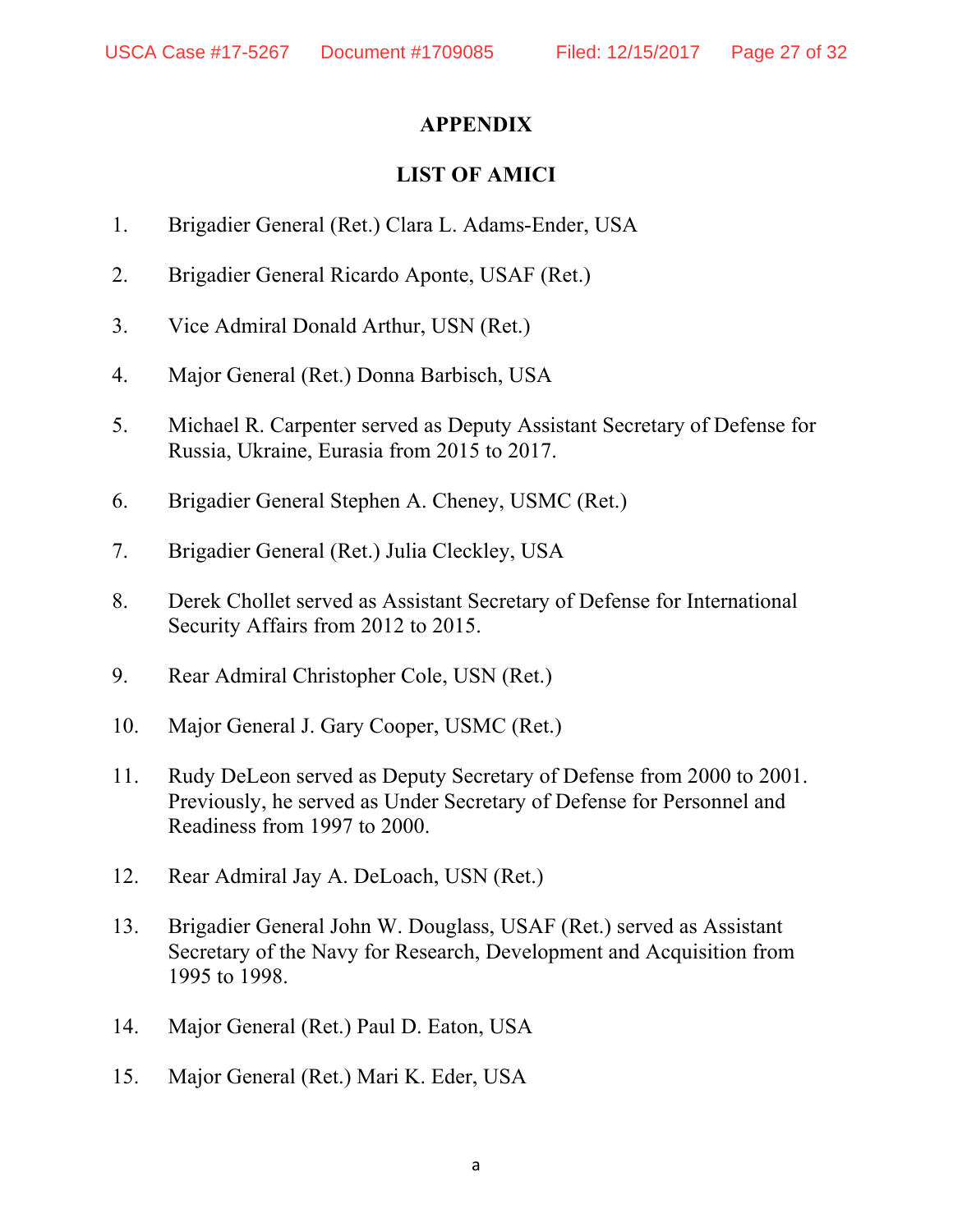- 16. Andrew Exum served as Deputy Assistant Secretary of Defense for Middle East Policy from 2015 to 2017.
- 17. Brigadier General (Ret.) Evelyn "Pat" Foote, USA
- 18. Lieutenant General Walter E. Gaskin, USMC (Ret.)
- 19. Vice Admiral Kevin P. Green, USN (Ret.)
- 20. General Michael Hayden, USAF (Ret.), served as Director of the Central Intelligence Agency from 2006 to 2009, and Director of the National Security Agency from 1995 to 2005.
- 21. Chuck Hagel served as Secretary of Defense from 2013 to 2015. From 1997 to 2009, he served as U.S. Senator for Nebraska.
- 22. Kathleen Hicks served as Principal Deputy Under Secretary of Policy from 2012 to 2013.
- 23. Brigadier General (Ret.) David R. Irvine, USA
- 24. Lieutenant General Arlen D. Jameson (USAF) (Ret.), served as the Deputy Commander of U.S. Strategic Command.
- 25. Brigadier General (Ret.) John H. Johns, USA
- 26. Colin H. Kahl served as Deputy Assistant to the President and National Security Advisor to the Vice President. Previously, he served as Deputy Assistant Secretary of Defense for the Middle East from 2009 to 2011.
- 27. Rear Admiral Gene Kendall, USN (Ret.)
- 28. Lieutenant General (Ret.) Claudia Kennedy, USA
- 29. Major General (Ret.) Dennis Laich, USA
- 30. Major General (Ret.) Randy Manner, USA
- 31. Brigadier General (Ret.) Carlos E. Martinez, USAF (Ret.)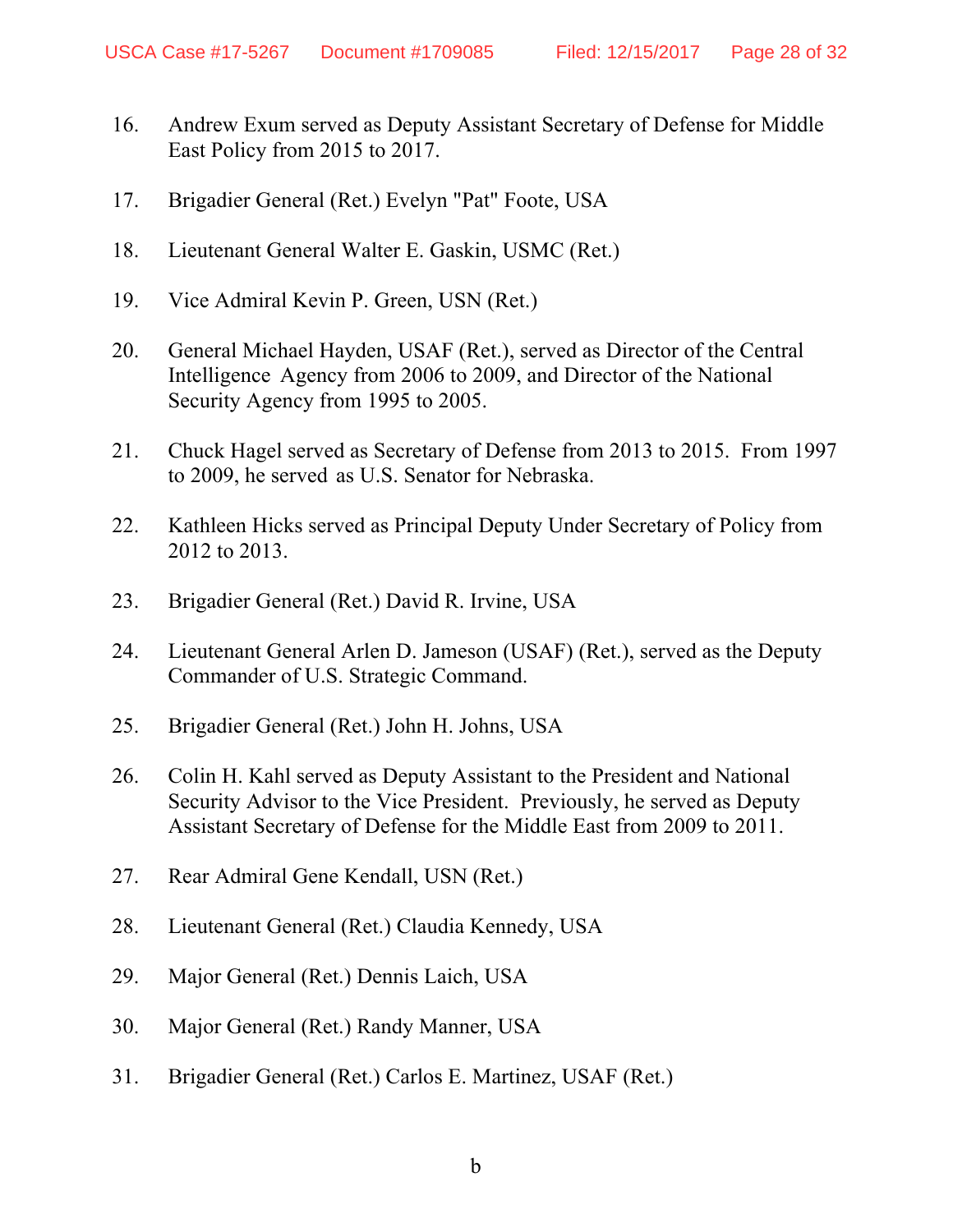- 32. General (Ret.) Stanley A. McChrystal, USA, served as Commander of Joint Special Operations Command from 2003 to 2008, and Commander of the International Security Assistance Force and Commander, U.S. Forces Afghanistan from 2009 to 2010.
- 33. Kelly E. Magsamen served as Principal Deputy Assistant Secretary of Defense for Asian and Pacific Security Affairs from 2014 to 2017.
- 34. Leon E. Panetta served as Secretary of Defense from 2011 to 2013. From 2009 to 2011, he served as Director of the Central Intelligence Agency.
- 35. Major General (Ret.) Gale S. Pollock, CRNA, FACHE, FAAN.
- 36. Rear Admiral Harold Robinson, USN (Ret.)
- 37. Brigadier General (Ret.) John M. Schuster, USA
- 38. David Shear served as the Assistant Secretary of Defense for Asian and Pacific Security Affairs from July 2014 to June 2016.
- 39. Rear Admiral Michael E. Smith, USN (Ret.)
- 40. Brigadier General (Ret.) Paul Gregory Smith, USA
- 41. Julianne Smith served as Deputy National Security Advisor to the Vice President of the United States from 2012 to 2013. Previously, she served as the Principal Director for European and NATO Policy in the Office of the Secretary of Defense in the Pentagon.
- 42. Admiral James Stavridis, USN (Ret.), served as the 16th Supreme Allied Commander at NATO.
- 43. Brigadier General (Ret.) Marianne Watson, USA
- 44. William Wechsler served as Deputy Assistant Secretary for Special Operations and Combating Terrorism at the U.S. Department of Defense from 2012 to 2015.
- 45. Christine E. Wormuth served as Under Secretary of Defense for Policy from 2014 to 2016.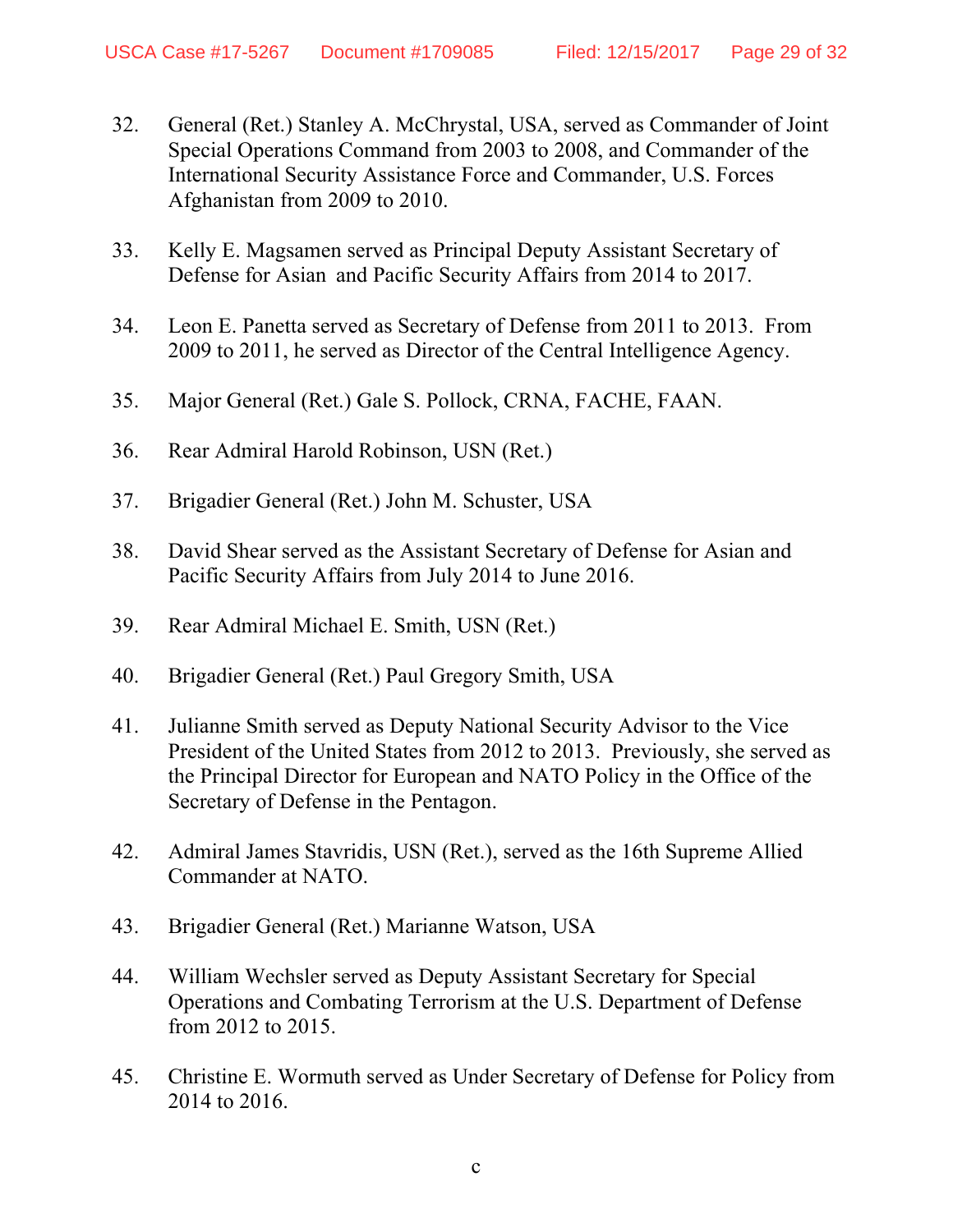46. Rear Admiral Dick Young, USN (Ret.)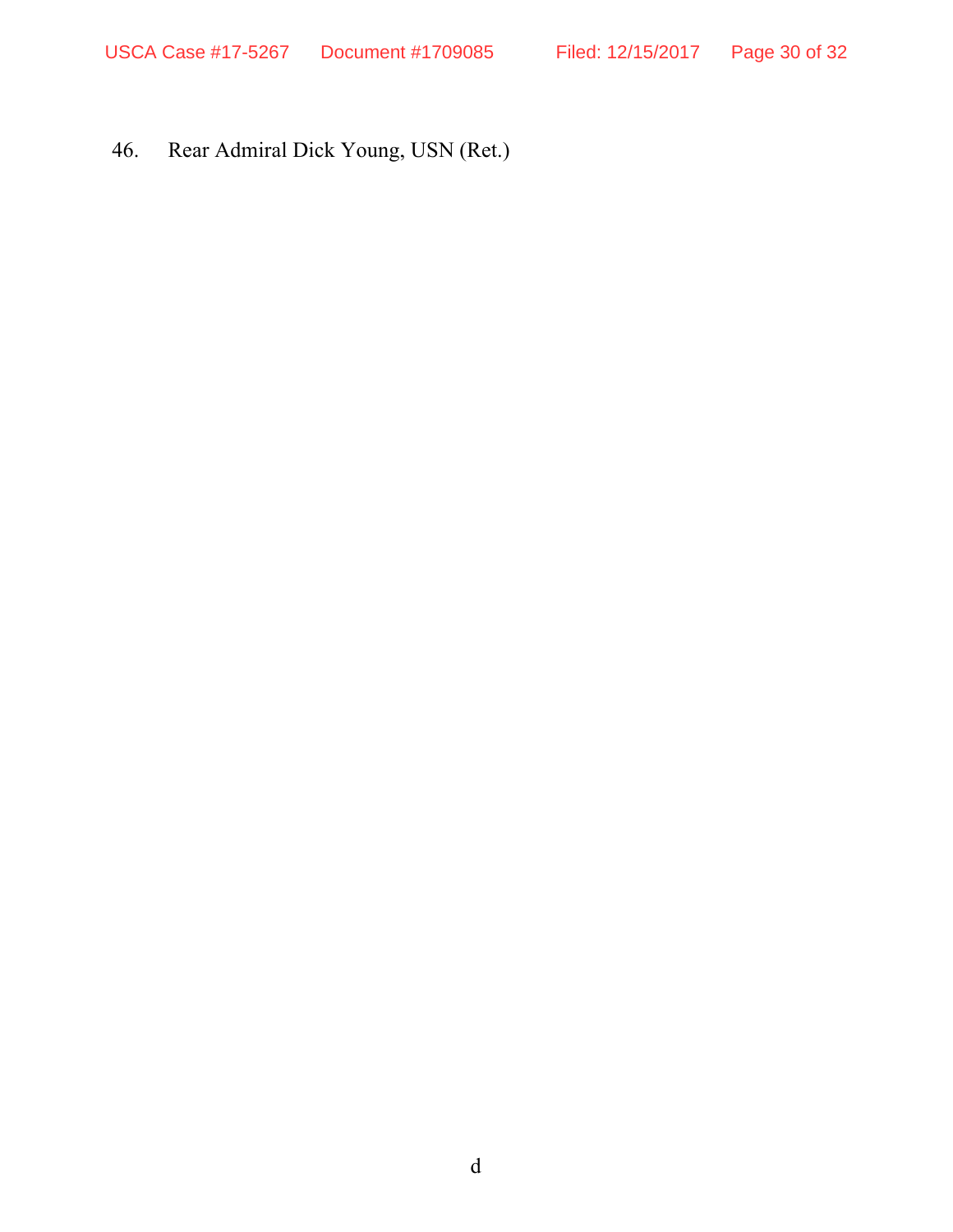# **CERTIFICATE OF COMPLIANCE**

I hereby certify that the foregoing Amicus Brief complies with the typevolume limitation of Fed. R. App. P. 29(a)(5) because it contains 2592 words. This Amicus Brief complies with the typeface and the type style requirements of Fed. R. App. P.  $32(a)(5)(A)$  because this brief has been prepared in a proportionally spaced typeface using Word 14-point Times typeface.

Respectfully Submitted,

\_\_/s/ Harold Hongju Koh\_\_\_ Harold Hongju Koh RULE OF LAW CLINIC Yale Law School 127 Wall Street, P.O. Box 208215 New Haven, CT 06520-8215 203-432-4932 harold.koh@ylsclinics.org